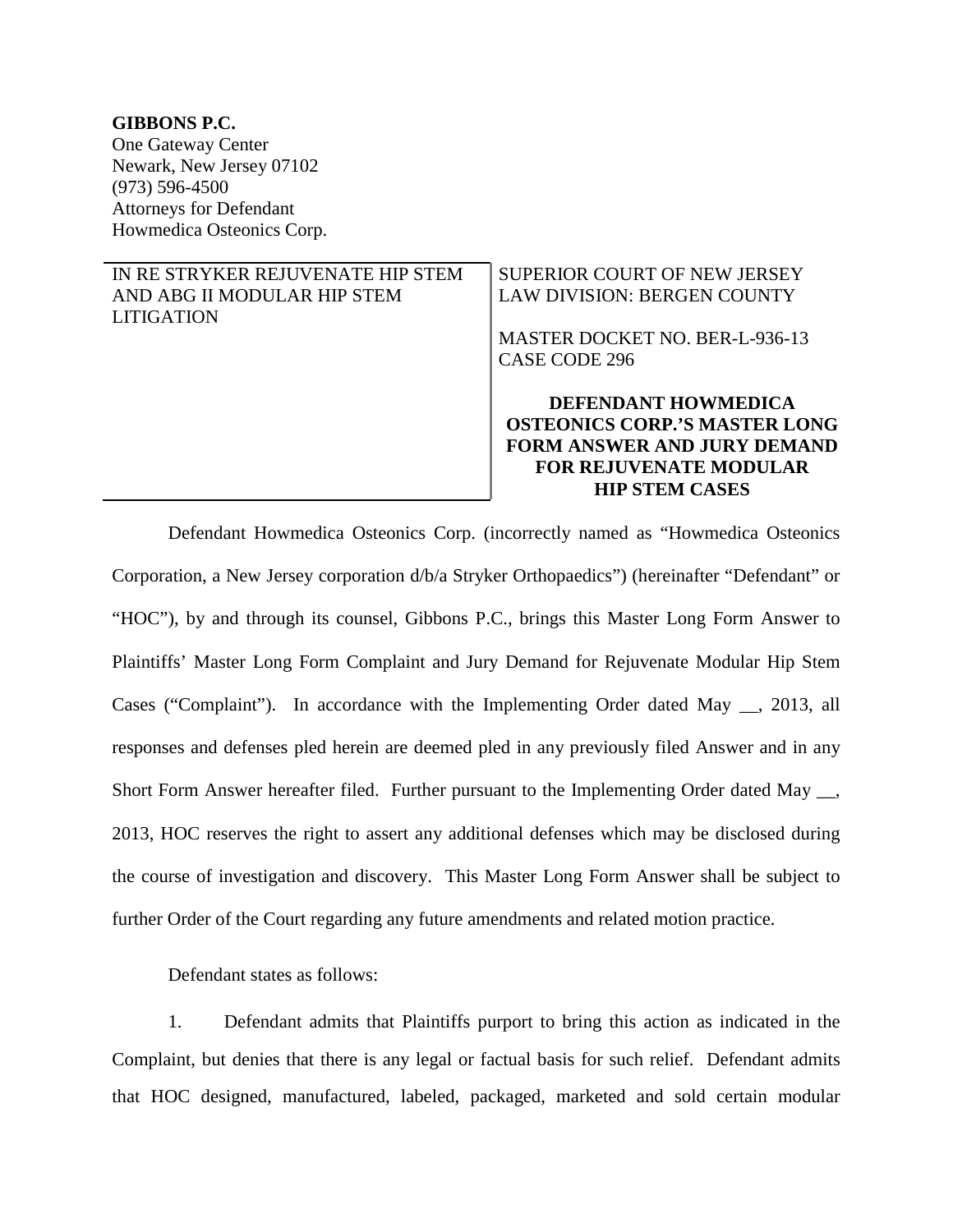implant components under the brand name "Rejuvenate®". Defendant denies the remaining allegations contained in Paragraph "1" of the Complaint.

### **PARTIES, JURISDICTION AND VENUE**

2. Defendant denies knowledge or information sufficient to form a belief as to the truth or falsity of the allegations set forth in Paragraph "2" of the Complaint, and leaves Plaintiffs to their proofs.

3. The allegations contained in Paragraph "3" of the Complaint are conclusions of law to which no response is required. To the extent a response is required, HOC admits that it is a New Jersey corporation with its principal place of business located at 325 Corporate Drive, Mahwah, Bergen County, New Jersey.

4. Regarding the allegations set forth in Paragraph "4" of the Complaint, Defendant admits that Howmedica Osteonics Corp. is a New Jersey corporation with its principal place of business located at 325 Corporate Drive, Mahwah, Bergen County, New Jersey. The remaining allegations are conclusions of law to which no response is required. To the extent a response is required, and these allegations are intended to impute liability to HOC, then Defendant denies the allegations.

5. The allegations set forth in Paragraph "5" of the Complaint do not appear to be directed at HOC. As alleged, HOC denies knowledge or information sufficient to form a belief as to the truth or falsity of the allegations. If these allegations are intended to impute liability to HOC then the allegations are denied.

#### **THE PRODUCT**

6. Defendant HOC admits that it designed, manufactured, labeled, packaged, marketed, and sold certain modular implant components under the brand name "Rejuvenate®". Defendant denies the remaining allegations set forth in Paragraph "6" of the Complaint.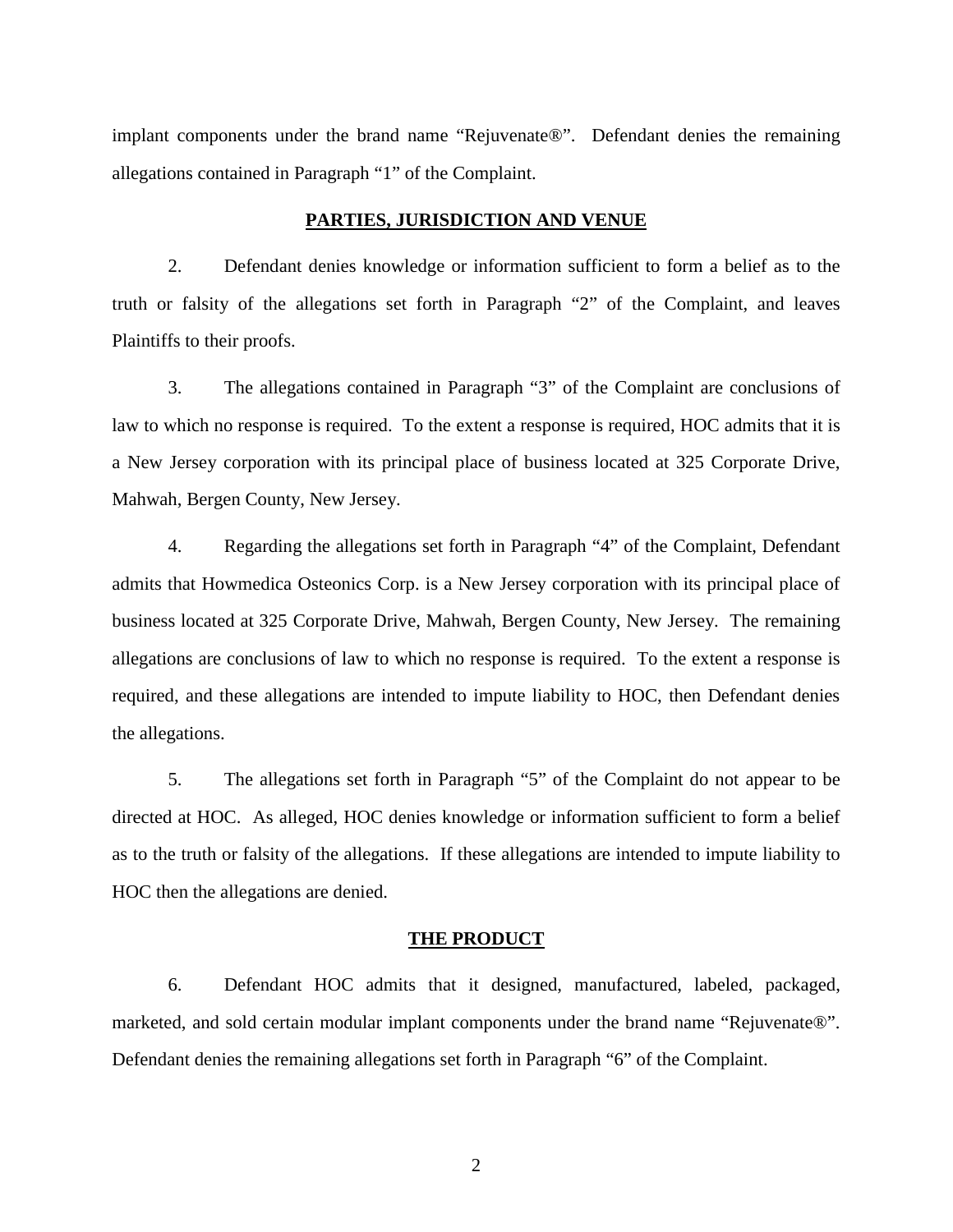7. Defendant denies knowledge or information sufficient to form a belief as to the truth or falsity of the allegations regarding the implantation of products in Plaintiffs as set forth in Paragraph "7" of the Complaint. The remaining allegations are denied.

8. Defendant denies the allegations contained in Paragraph "8" of the Complaint.

9. Defendant admits that the Rejuvenate® Modular Hip System was cleared to market in the United States by the United States Food and Drug Administration ("FDA"). Defendant denies the remaining allegations contained in Paragraph "9" of the Complaint.

10. Regarding the allegations set forth in Paragraph "10" of the Complaint, Defendant admits that the Rejuvenate® Modular Hip System was indicated for certain patients requiring primary total hip arthroplasty or replacement.

11. Regarding the allegations set forth in Paragraph "11" of the Complaint, Defendant admits that the Rejuvenate® Modular Hip System consists of a Cobalt Chrome alloy neck component and a TMZF (Ti-12Mo-6Zr-2Fe) alloy stem component. The Rejuvenate® Modular Hip System was indicated for use in conjunction with certain other HOC total hip replacement components, which are not at issue in this litigation. Defendant denies the remaining allegations set forth in Paragraph "11" of the Complaint.

12. Regarding the allegations set forth in Paragraph "12" of the Complaint, Defendant admits that the Rejuvenate® Modular Hip System includes a stem that was manufactured with HOC's proprietary and patented titanium alloy known as "TMZF." Defendant denies the remaining allegations set forth in Paragraph "12" of the Complaint.

13. Defendant denies knowledge or information sufficient to form a belief as to the truth or falsity of the allegations set forth in Paragraph "13" of the Complaint, and leaves Plaintiffs to their proofs.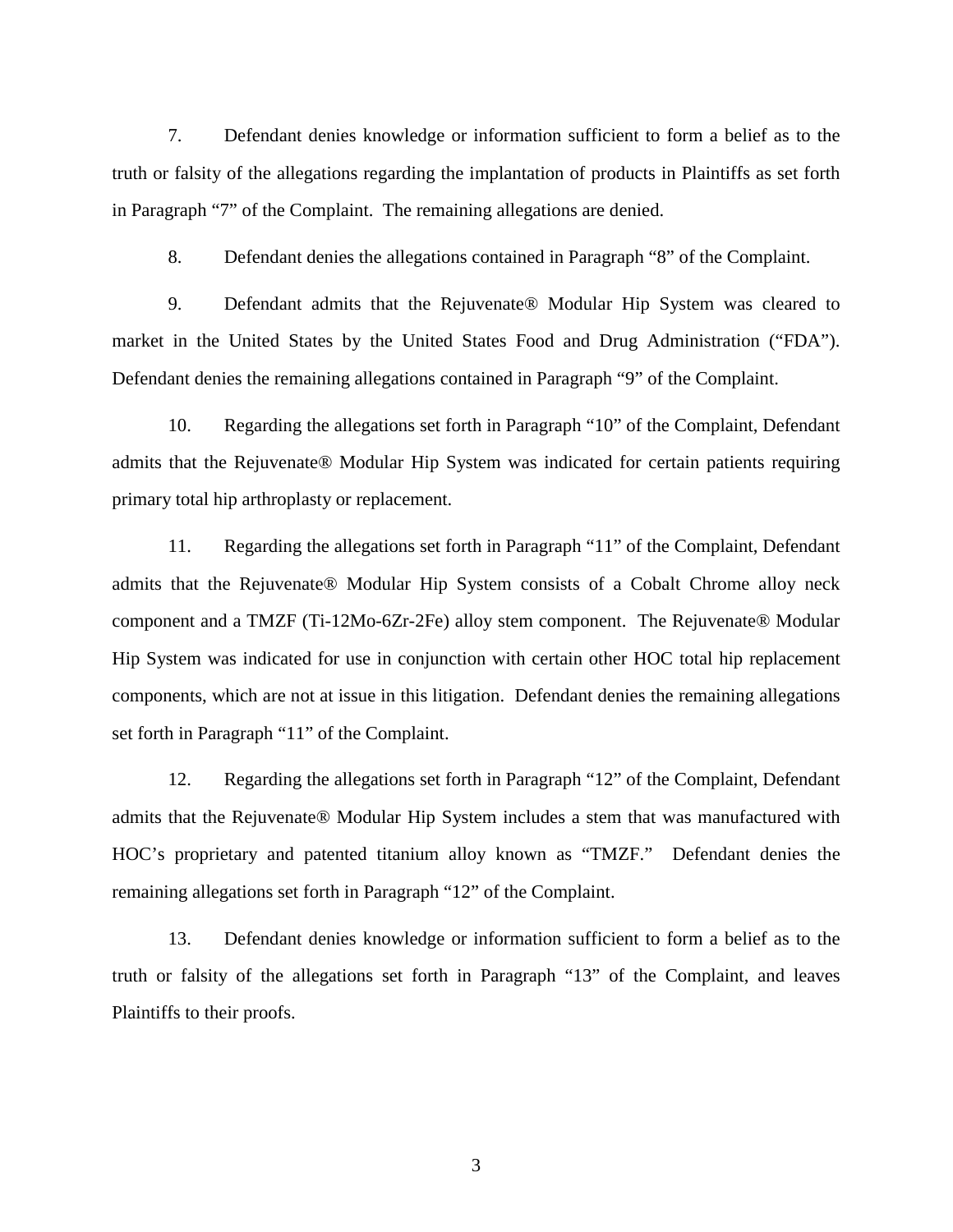14. Defendant denies knowledge or information sufficient to form a belief as to the truth or falsity of the allegations set forth in Paragraph "14" of the Complaint. To the extent the allegations in Paragraph "14" seek to impute liability to Defendant, they are denied.

15. Defendant denies knowledge or information sufficient to form a belief as to the truth or falsity of the allegations set forth in Paragraph "15" of the Complaint. To the extent the allegations in Paragraph "15" seek to impute liability to Defendant, they are denied.

16. Defendant denies knowledge or information sufficient to form a belief as to the truth or falsity of the allegations set forth in Paragraph "16" of the Complaint. To the extent the allegations in Paragraph "16" seek to impute liability to Defendant, they are denied.

### **THE STRYKER REJUVENATE HISTORY**

17. Regarding the allegations set forth in Paragraph "17" of the Complaint, Defendant admits that the Rejuvenate® Modular Hip System was cleared to market in the United States by the FDA. Defendant denies the remaining allegations contained in Paragraph "17" of the Complaint.

18. Regarding the allegations set forth in Paragraph "18" of the Complaint, Plaintiffs fail to identify the "materials" allegedly summarized in the allegations. Accordingly, Defendant lacks knowledge or information sufficient to form a belief as to the truth or falsity of these allegations, and leaves Plaintiffs to their proofs. To the extent these allegations seek to impute liability to Defendant, they are denied.

19. Regarding the allegations set forth in Paragraph "19" of the Complaint, Defendant admits that the Rejuvenate® Modular Hip System consists of neck and stem components available in a range of sizes that were designed to attempt to optimize anatomic restoration. The remaining allegations are denied.

20. Regarding the allegations set forth in Paragraph "20" of the Complaint, Defendant admits that the Rejuvenate® Modular Hip System stem bodies are made of TMZF (Ti-12Mo-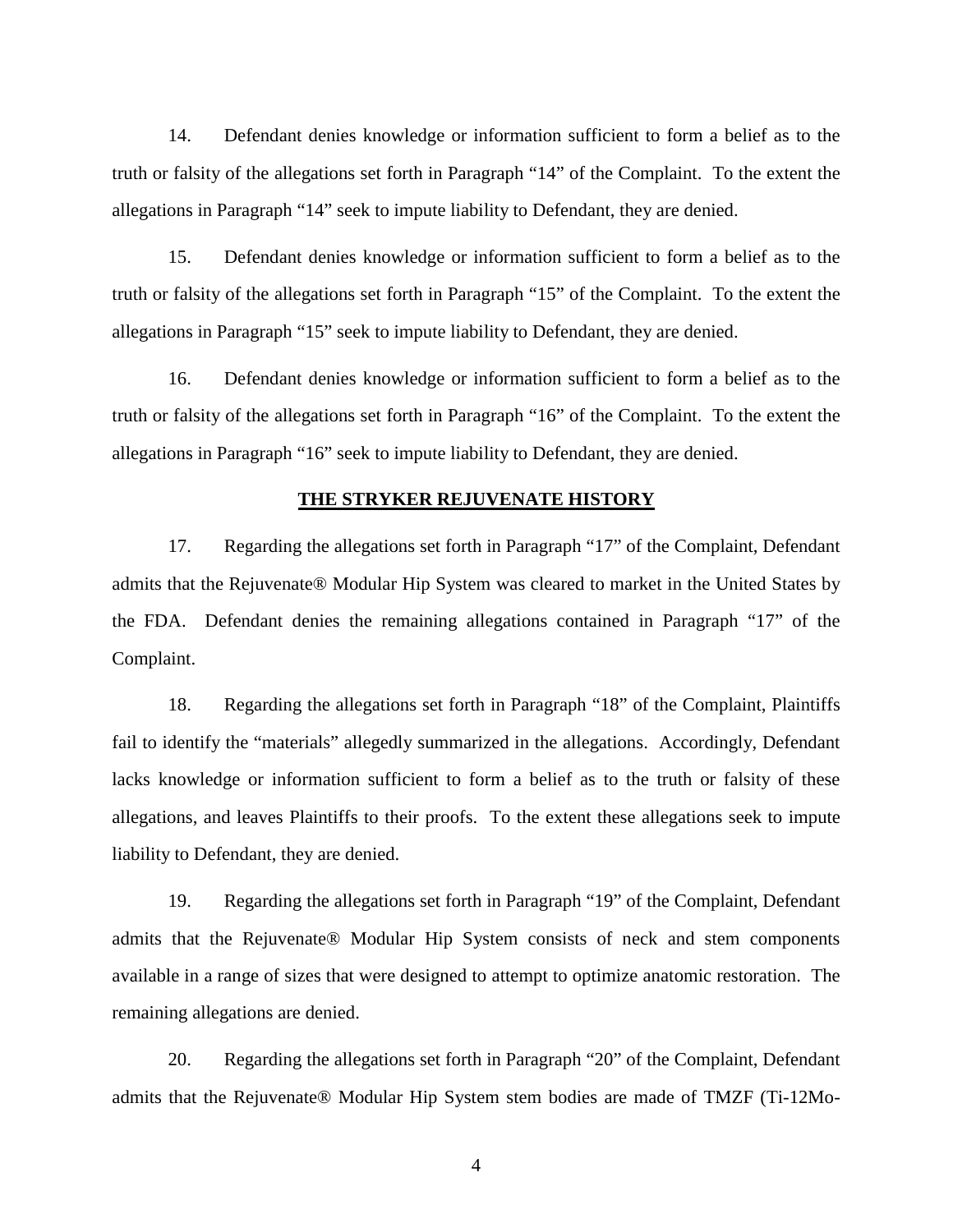6Zr-2Fe) alloy with a plasma sprayed coating of commercially pure (CP) titanium and PureFix HA. HOC further admits that the necks are made of a Cobalt Chrome (CoCr) alloy. The remaining allegations are denied.

21. Defendant denies the allegations contained in Paragraph "21" of the Complaint.

22. Regarding the allegations set forth in Paragraph "22" of the Complaint, Plaintiffs fail to identify the "devices" and "patents" referenced therein. Accordingly, Defendant lacks knowledge or information sufficient to form a belief as to the truth or falsity of these allegations, and leaves Plaintiffs to their proofs. The content of the documents referenced therein speak for themselves, and, therefore, no answer is required. If an answer is deemed required, and these allegations are intended to impute liability to HOC, then Defendant denies the allegations.

### **URGENT SAFETY NOTICES AND RECALLS**

23. Regarding the allegations set forth in Paragraph "23" of the Complaint, Defendant HOC admits that on or about April 25, 2012, the company issued a Product Correction Bulletin to surgeons and healthcare providers regarding the Rejuvenate® Modular Hip System. The remaining allegations are denied.

24. Regarding the allegations set forth in Paragraph "24" of the Complaint, the content of the Product Correction Bulletin issued by HOC in April 2012 speaks for itself, and, therefore, no answer is required. If an answer is deemed required, and these allegations are intended to impute liability to HOC, then Defendant denies the allegations.

25. Defendant denies the allegations contained in Paragraph "25" of the Complaint.

26. Regarding the allegations set forth in Paragraph "26" of the Complaint concerning the content of the Product Correction Bulletin issued by HOC in April 2012, the content of the document speaks for itself, and, therefore, no answer is required. Regarding the remaining allegations regarding Plaintiffs' symptoms, Defendant denies knowledge or information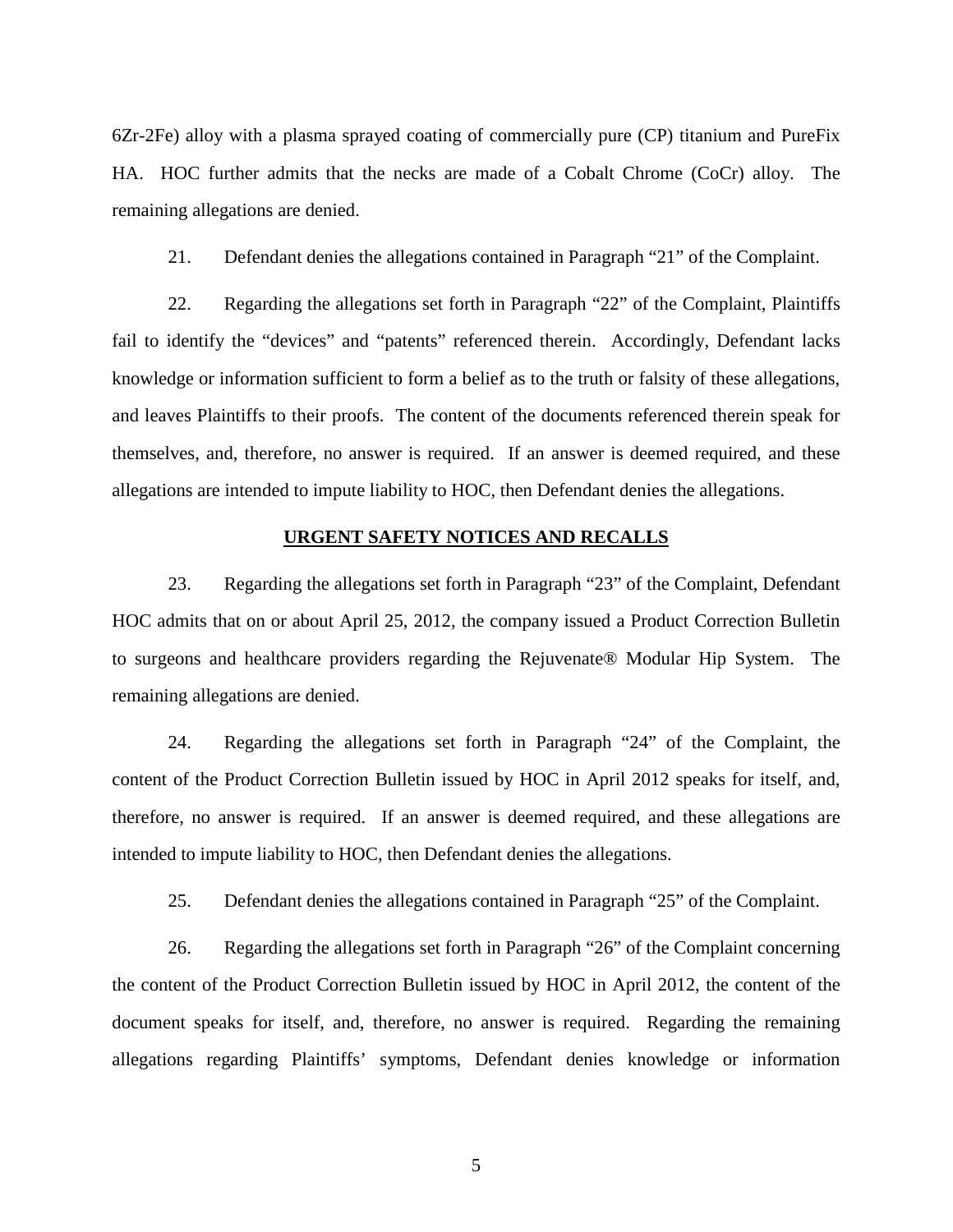sufficient to form a belief as to the truth or falsity of the allegations and leaves Plaintiffs to their proofs.

27. Regarding the allegations set forth in Paragraph "27" of the Complaint, the content of the Product Correction Bulletin issued by HOC in April 2012 speaks for itself, and, therefore, no answer is required. If an answer is deemed required, and these allegations are intended to impute liability to HOC, then Defendant denies the allegations.

28. Regarding the allegations contained in Paragraph "28" of the Complaint, Defendant admits that the Rejuvenate® and ABG<sup>™</sup> II Modular Hip Systems were voluntarily recalled in Canada on or about April 2012 relating to an amendment to the Instructions for Use. With respect to the content of the Notice, the document speaks for itself, and therefore, no answer is required. If an answer is deemed required, and these allegations are intended to impute liability to HOC, then Defendant denies the allegations.

29. Regarding the allegations contained in Paragraph "29" of the Complaint, Defendant admits that a voluntary product recall of the Rejuvenate® and ABG™ II Modular Hip Systems was initiated by HOC in June 2012. Regarding the allegations concerning the content of the "recall notice," the document speaks for itself, and, therefore, no answer is required. If an answer is deemed required, and these allegations are intended to impute liability to HOC, then Defendant denies the allegations.

### **THE FEDERAL REQUIREMENTS**

30. The allegations contained in Paragraph "30" of the Complaint are conclusions of law to which no response is required. Also, the content of the referenced regulation speaks for itself. To the extent a response is required, and these allegations are intended to impute liability to HOC, then Defendant denies the allegations.

31. The allegations contained in Paragraph "31" of the Complaint are conclusions of law to which no response is required. Also, the content of the referenced regulation speaks for

 $\sim$  6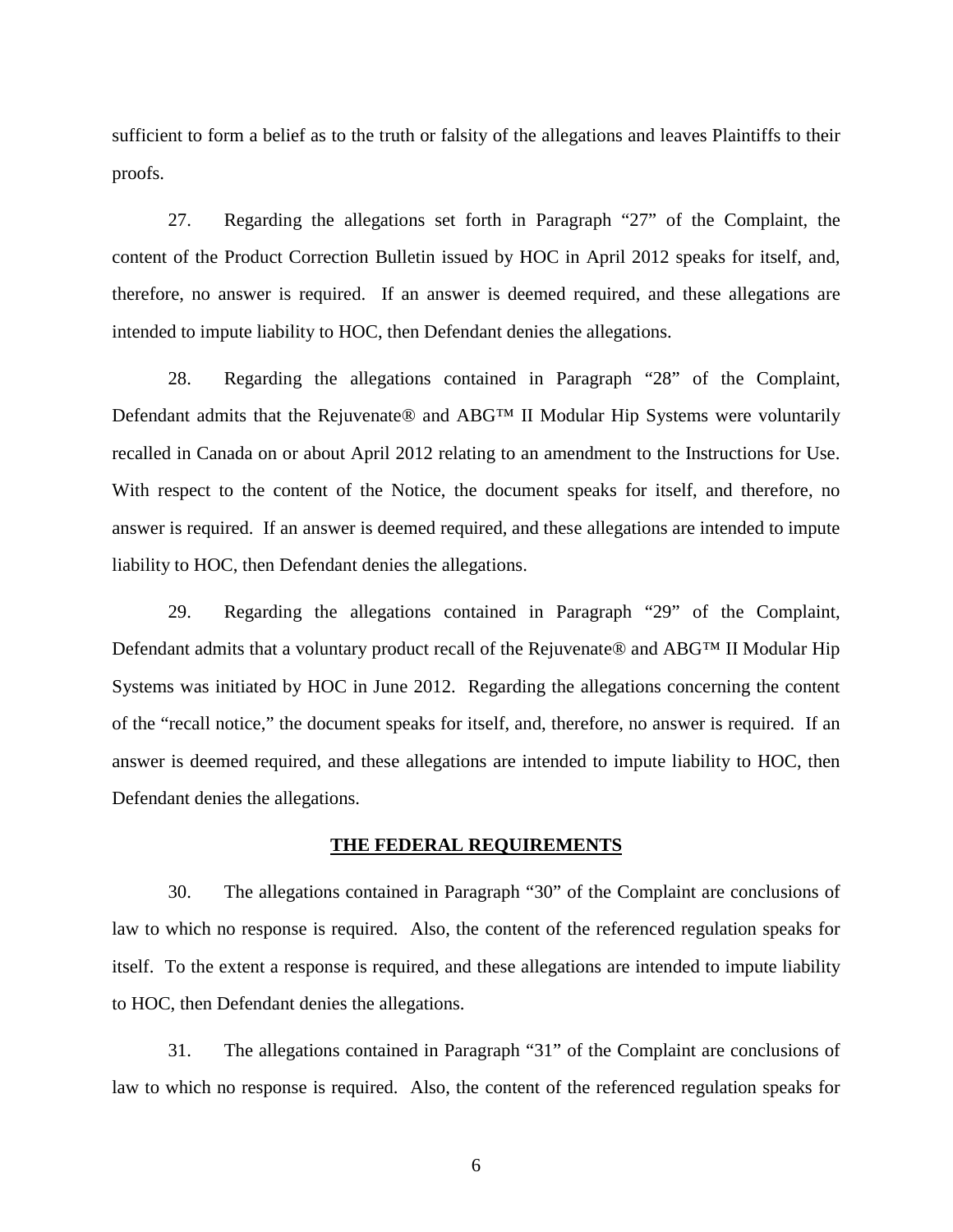itself. To the extent a response is required, and these allegations are intended to impute liability to HOC, then Defendant denies the allegations.

32. The allegations contained in Paragraph "32" of the Complaint are conclusions of law to which no response is required. Also, the content of the referenced regulation speaks for itself. To the extent a response is required, and these allegations are intended to impute liability to HOC, then Defendant denies the allegations.

33. The allegations contained in Paragraph "33" of the Complaint are conclusions of law to which no response is required. To the extent a response is required, and these allegations are intended to impute liability to HOC, then Defendant denies the allegations.

34. The allegations contained in Paragraph "34" of the Complaint are conclusions of law to which no response is required. Also, the content of the referenced section of the United States Code speaks for itself. To the extent a response is required, and these allegations are intended to impute liability to HOC, then Defendant denies the allegations.

35. The allegations contained in Paragraph "35" of the Complaint are conclusions of law to which no response is required. Also, the content of the referenced section of the United States Code speaks for itself. To the extent a response is required, and these allegations are intended to impute liability to HOC, then Defendant denies the allegations.

36. The allegations contained in Paragraph "36" of the Complaint are conclusions of law to which no response is required. Also, the content of the referenced section of the United States Code speaks for itself. To the extent a response is required, and these allegations are intended to impute liability to HOC, then Defendant denies the allegations.

37. The allegations contained in Paragraph "37" of the Complaint are conclusions of law to which no response is required. Also, the content of the referenced regulation speaks for itself. To the extent a response is required, and these allegations are intended to impute liability to HOC, then Defendant denies the allegations.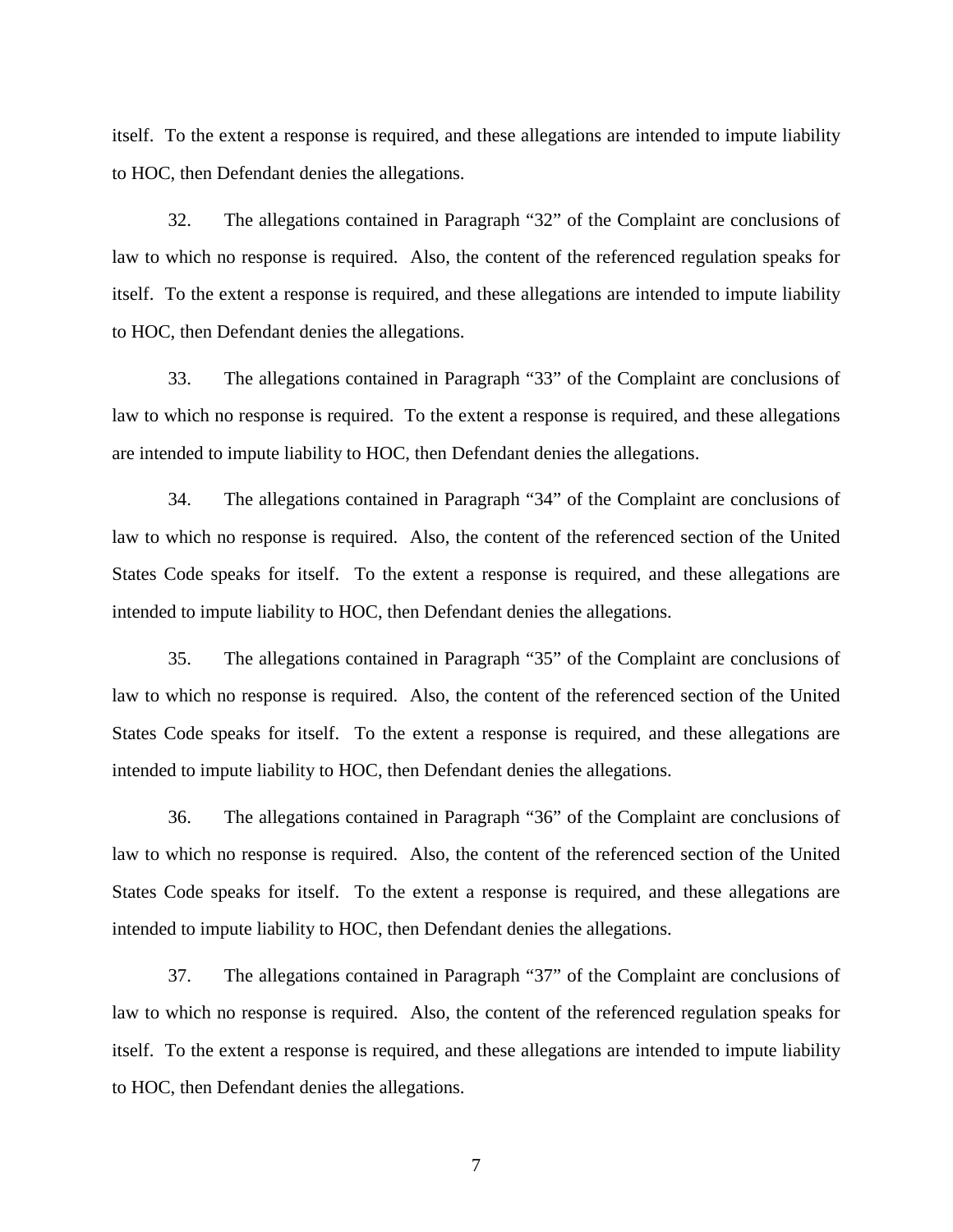38. The allegations contained in Paragraph "38" of the Complaint are conclusions of law to which no response is required. Also, the content of the referenced regulation speaks for itself. To the extent a response is required, and these allegations are intended to impute liability to HOC, then Defendant denies the allegations.

39. The allegations contained in Paragraph "39" of the Complaint are conclusions of law to which no response is required. Also, the content of the referenced regulation speaks for itself. To the extent a response is required, and these allegations are intended to impute liability to HOC, then Defendant denies the allegations.

40. The allegations contained in Paragraph "40" of the Complaint are conclusions of law to which no response is required. Also, the content of the referenced regulation speaks for itself. To the extent a response is required, and these allegations are intended to impute liability to HOC, then Defendant denies the allegations.

41. The allegations contained in Paragraph "41" of the Complaint are conclusions of law to which no response is required. Also, the content of the referenced regulation speaks for itself. To the extent a response is required, and these allegations are intended to impute liability to HOC, then Defendant denies the allegations.

42. The allegations contained in Paragraph "42" of the Complaint are conclusions of law to which no response is required. Also, the content of the referenced regulation speaks for itself. To the extent a response is required, and these allegations are intended to impute liability to HOC, then Defendant denies the allegations.

43. Defendant denies the allegations contained in Paragraph "43" of the Complaint.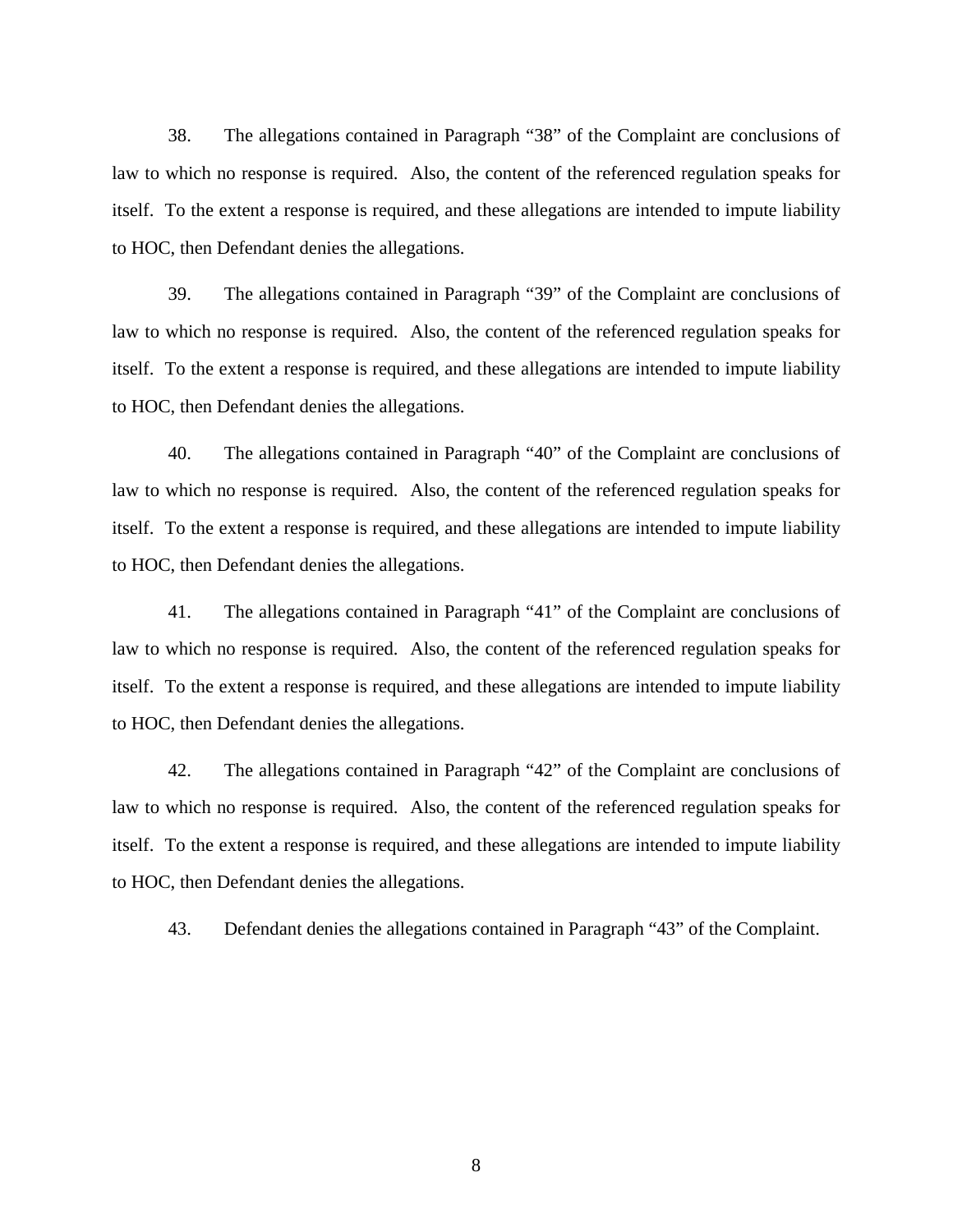# **CAUSES OF ACTION COUNT I - NEGLIGENCE**

44. In response to Paragraph "44" of Count I of the Complaint, Defendant repeats each and every response to the allegations set forth in Paragraphs "1" through "43" of the Complaint as if set forth at length herein.

45. Regarding Paragraph "45" of Count I of the Complaint, Defendant HOC admits that it designed, manufactured, and marketed the Rejuvenate® Modular Hip System. The remaining allegations are denied.

46. As Paragraph "46" of Count I of the Complaint alleges a legal conclusion, no answer is required. To the extent the allegations in Paragraph "46" seek to impute liability to Defendant, the allegations are denied.

47. Defendant denies the allegations contained in Paragraph "47" of Count I of the Complaint (including all of the sub-paragraphs).

48. Defendant denies the allegations contained in Paragraph "48" of Count I of the Complaint

49. Defendant denies the allegations contained in Paragraph "49" of Count I of the Complaint.

**WHEREFORE,** Defendant demands judgment in its favor and against Plaintiffs, dismissing Count I of the Complaint with prejudice, together with costs of suit and such other relief as the Court deems equitable and just.

### **COUNT II - NEGLIGENCE PER SE**

50. In response to Paragraph "50" of Count II of the Complaint, Defendant repeats each and every response to the allegations set forth in Paragraphs "1" through "49" of the Complaint as if set forth at length herein.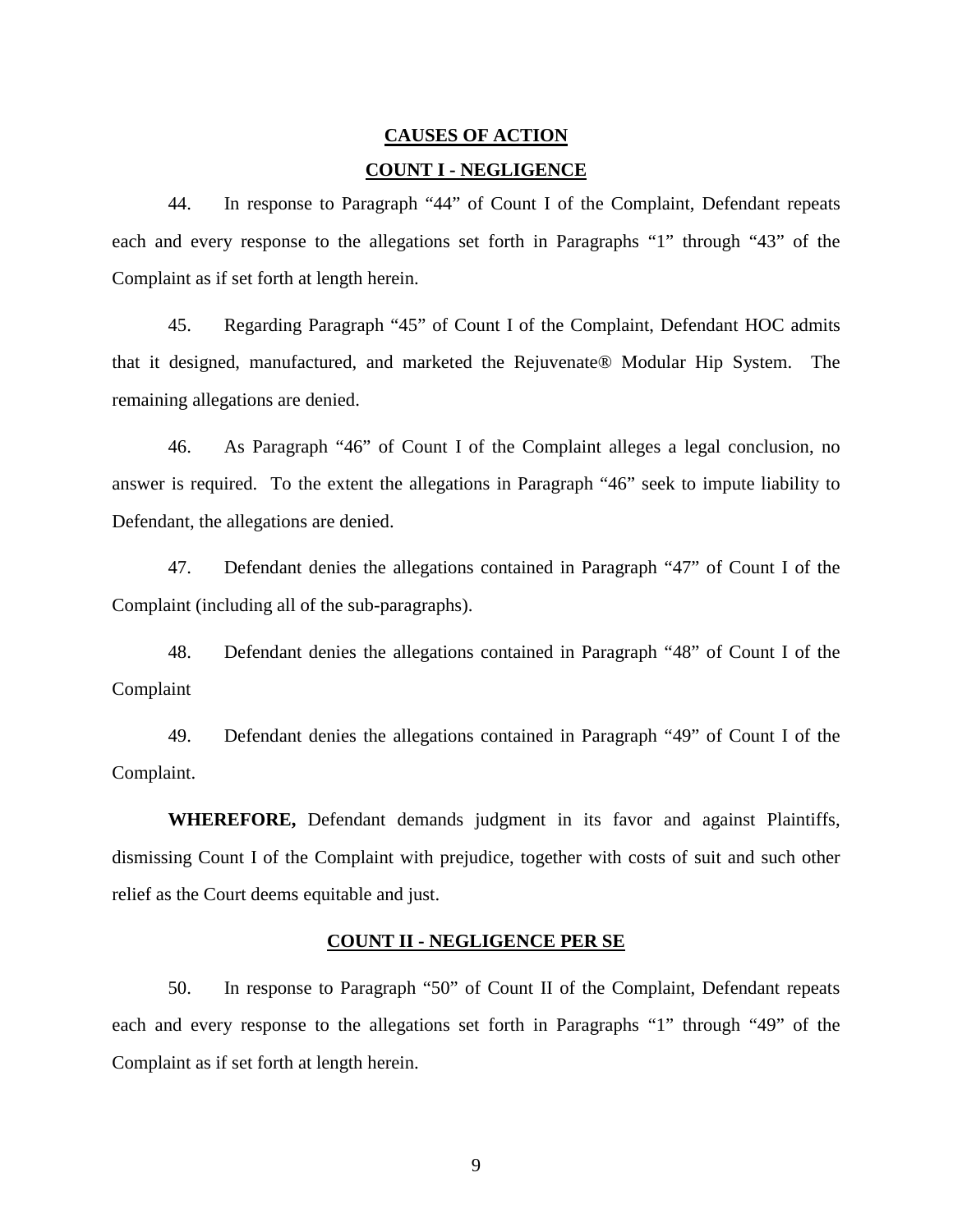51. As Paragraph "51" of Count II of the Complaint alleges a legal conclusion, no answer is required. To the extent the allegations in Paragraph "51" seek to impute liability to Defendant, the allegations are denied.

52. Defendant denies the allegations contained in Paragraph "52" of Count II of the Complaint.

**WHEREFORE,** Defendant demands judgment in its favor and against Plaintiffs, dismissing Count II of the Complaint with prejudice, together with costs of suit and such other relief as the Court deems equitable and just.

### **COUNT III - STRICT PRODUCTS LIABILITY - DEFECTIVE DESIGN**

53. In response to Paragraph "53" of Count III of the Complaint, Defendant repeats each and every response to the allegations set forth in Paragraphs "1" through "52" of the Complaint as if set forth at length herein.

54. The allegations in Paragraph "54" of Count III of the Complaint amount to a declarative statement about what type of case Plaintiffs believe is alleged in the Complaint, and Defendant admits that Plaintiffs have so averred. If these allegations are intended to impute liability to HOC, then Defendant denies the allegations.

55. Defendant denies the allegations contained in Paragraph "55" of Count III of the Complaint.

56. Defendant denies the allegations contained in Paragraph "56" of Count III of the Complaint.

57. Defendant denies the allegations contained in Paragraph "57" of Count III of the Complaint.

58. Defendant denies the allegations contained in Paragraph "58" of Count III of the Complaint.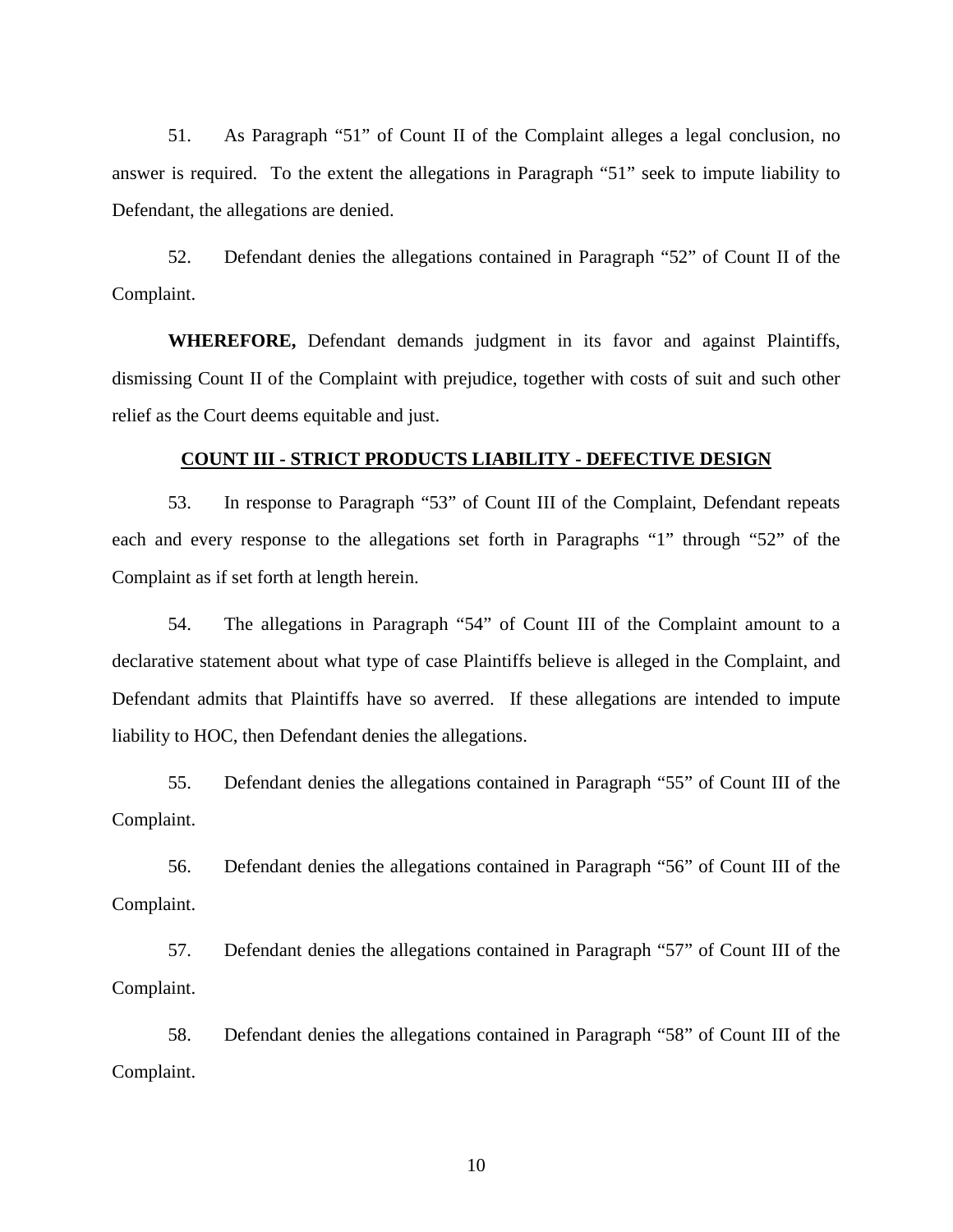59. Defendant denies the allegations contained in Paragraph "59" of Count III of the Complaint.

**WHEREFORE,** Defendant demands judgment in its favor and against Plaintiffs dismissing Count III of the Complaint with prejudice, together with costs of suit and such other relief as the Court deems equitable and just.

### **COUNT IV - STRICT PRODUCTS LIABILITY - MANUFACTURING DEFECT**

60. In response to Paragraph "60" of Count IV of the Complaint, Defendant repeats each and every response to the allegations set forth in Paragraphs "1" through "59" of the Complaint as if set forth at length herein.

61. The allegations in Paragraph "61" of Count IV of the Complaint amount to a declarative statement about what type of case Plaintiffs believe is alleged in the Complaint, and Defendant admits that Plaintiffs have so averred. If these allegations are intended to impute liability to HOC, then Defendant denies the allegations.

62. Regarding the allegations contained in Paragraph "62" of Count IV of the Complaint, Defendant admits that the components of the Rejuvenate® Modular Hip System are indicated for use in the human body. The remaining allegations are denied.

63. Defendant denies knowledge or information sufficient to form a belief as to the truth or falsity of the allegations set forth in Paragraph "63" of Count IV of the Complaint regarding the need for removal of Plaintiffs' implants. Defendant denies the remaining allegations in Paragraph "63."

64. Defendant denies the allegations contained in Paragraph "64" of Count IV of the Complaint.

65. Defendant denies the allegations contained in Paragraph "65" of Count IV of the Complaint.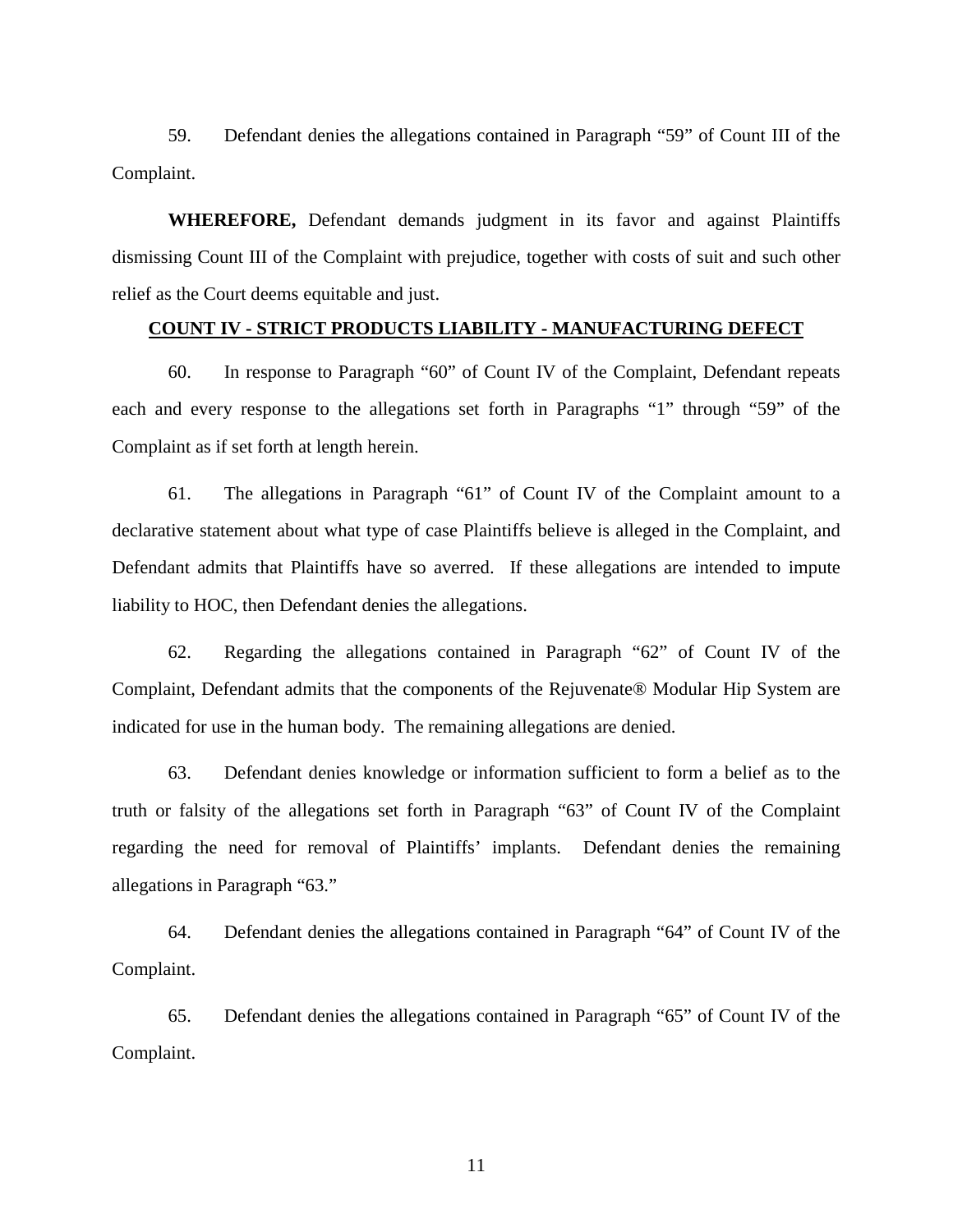66. Defendant denies the allegations contained in Paragraph "66" of Count IV of the Complaint.

**WHEREFORE,** Defendant demands judgment in its favor and against Plaintiffs dismissing Count IV of the Complaint with prejudice, together with costs of suit and such other relief as the Court deems equitable and just.

#### **COUNT V - STRICT PRODUCTS LIABILITY - FAILURE TO WARN**

67. In response to Paragraph "67" of Count V of the Complaint, Defendant repeats each and every response to the allegations set forth in Paragraphs "1" through "66" of the Complaint as if set forth at length herein.

68. Regarding the allegations set forth in Paragraph "68" of Count V of the Complaint about the content of the labeling, Instructions for Use, and warnings related to the implant at issue, the documents speak for themselves, and, therefore, no answer is required. The remaining allegations are denied.

69. Defendant denies the allegations contained in Paragraph "69" of Count V of the Complaint.

70. Defendant denies the allegations contained in Paragraph "70" of Count V of the Complaint.

71. Defendant denies the allegations contained in Paragraph "71" of Count V of the Complaint.

72. Defendant denies the allegations contained in Paragraph "72" of Count V of the Complaint.

**WHEREFORE,** Defendant demands judgment in its favor and against Plaintiffs dismissing Count V of the Complaint with prejudice, together with costs of suit and such other relief as the Court deems equitable and just.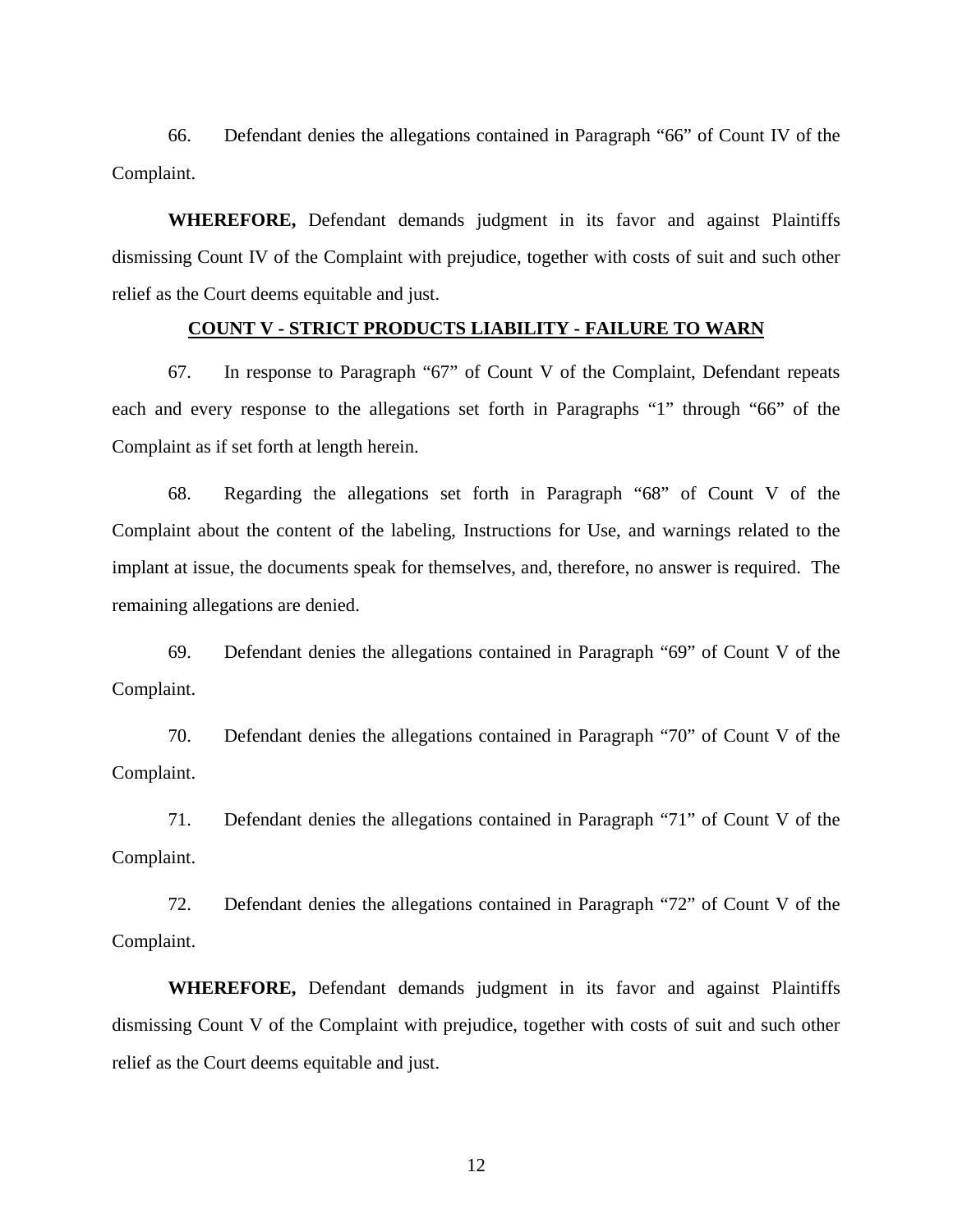### **COUNT VI - BREACH OF EXPRESS WARRANTY**

73. In response to Paragraph "73" of Count VI of the Complaint, Defendant repeats each and every response to the allegations set forth in Paragraphs "1" through "72" of the Complaint as if set forth at length herein.

74. Defendant denies the allegations contained in Paragraph "74" of Count VI of the Complaint.

75. Defendant denies the allegations contained in Paragraph "75" of Count VI of the Complaint.

76. Defendant denies the allegations contained in Paragraph "76" of Count VI of the Complaint.

77. Regarding the allegations contained in Paragraph "77" of Count VI of the Complaint, rather than actual allegations, the content of Paragraph "77" appears to be an improper statement of Plaintiffs' position regarding written discovery. Therefore, no response is required. To the extent the allegations seek to impute liability to Defendant, they are denied.

78. Defendant denies the allegations contained in Paragraph "78" of Count VI of the Complaint.

79. As Paragraph "79" of Count VI of the Complaint alleges a legal conclusion, no answer is required. To the extent the allegations in Paragraph "79" seek to impute liability to Defendant, they are denied.

80. Defendant denies the allegations contained in Paragraph "80" of Count VI of the Complaint.

81. Defendant denies the allegations contained in Paragraph "81" of Count VI of the Complaint.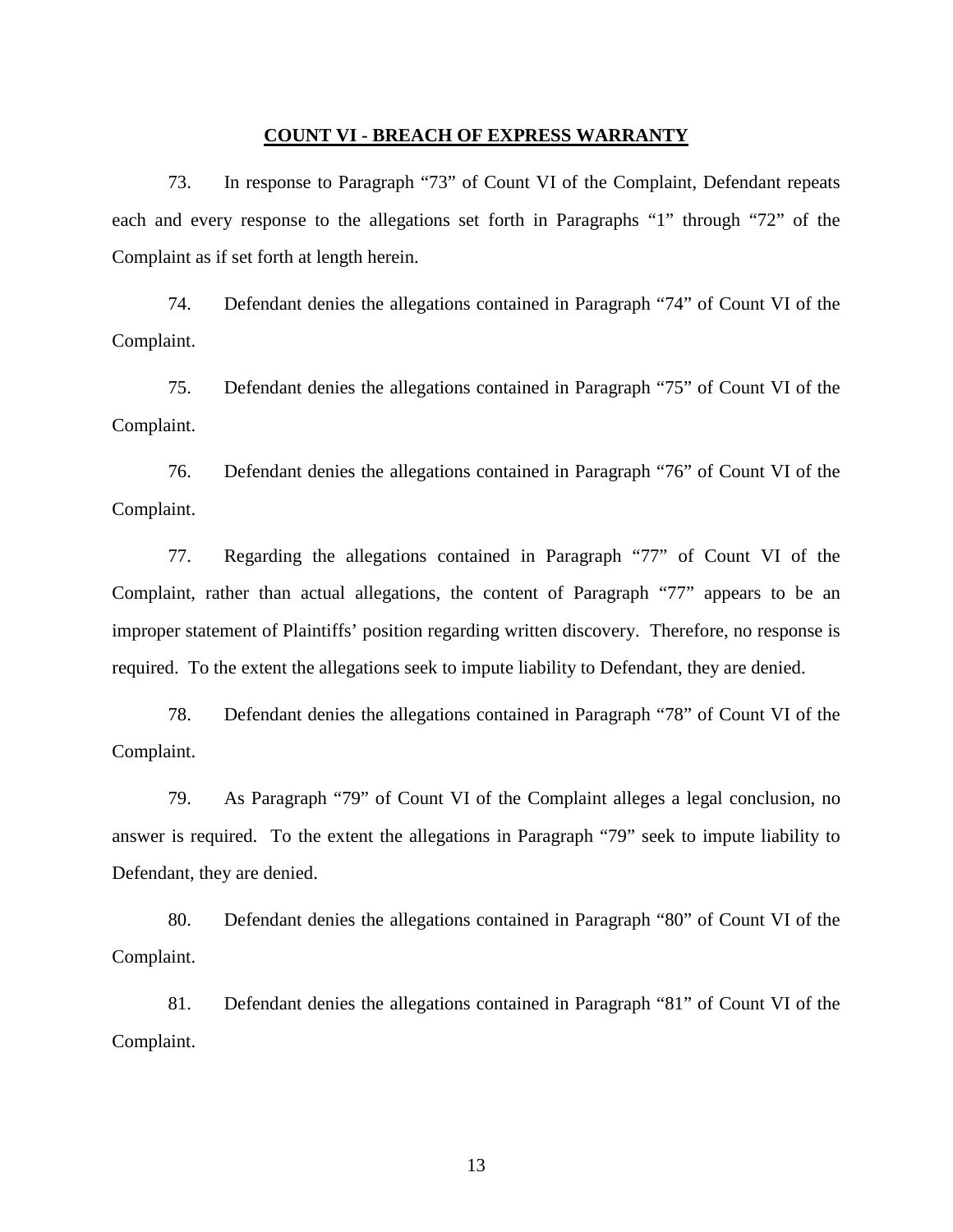82. Defendant denies the allegations contained in Paragraph "82" of Count VI of the Complaint.

83. Defendant denies the allegations contained in Paragraph "83" of Count VI of the Complaint.

**WHEREFORE,** Defendant demands judgment in its favor and against Plaintiffs, dismissing Count VI of the Complaint with prejudice, together with costs of suit and such other relief as the Court deems equitable and just.

### **COUNT VII - BREACH OF WARRANTY AS TO MERCHANTABILITY**

84. In response to Paragraph "84" of Count VII of the Complaint, Defendant repeats each and every response to the allegations set forth in Paragraphs "1" through "83" of the Complaint as if set forth at length herein.

85. As Paragraph "85" of Count VII of the Complaint alleges a legal conclusion, no answer is required. To the extent the allegations in Paragraph "85" seek to impute liability to Defendant, they are denied.

86. Defendant denies the allegations contained in Paragraph "86" of Count VII of the Complaint.

87. Defendant denies the allegations contained in Paragraph "87" of Count VII of the Complaint.

88. As Paragraph "88" of Count VII of the Complaint alleges a legal conclusion, no answer is required. To the extent the allegations in Paragraph "88" seek to impute liability to Defendant, they are denied.

89. Defendant denies knowledge or information sufficient to form a belief as to the truth or falsity of the allegations set forth in Paragraph "89" of Count VII of the Complaint. To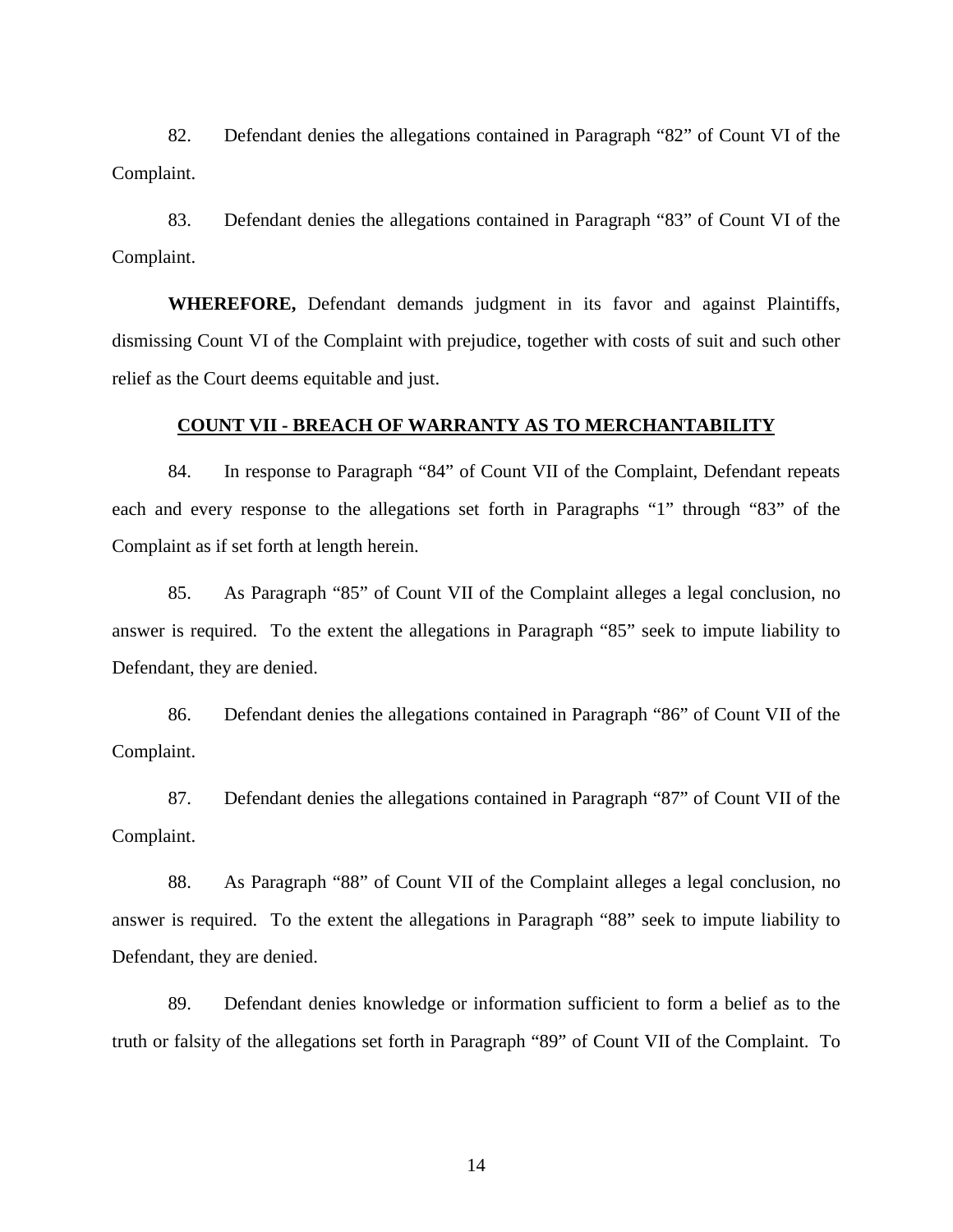the extent the allegations in Paragraph "89" seek to impute liability to Defendant, they are denied.

90. Defendant denies the allegations contained in Paragraph "90" of Count VII of the Complaint.

**WHEREFORE,** Defendant demands judgment in its favor and against Plaintiffs, dismissing Count VII of the Complaint with prejudice, together with costs of suit and such other relief as the Court deems equitable and just.

### **COUNT VIII - BREACH OF IMPLIED WARRANTIES**

91. In response to Paragraph "91" of Count VIII of the Complaint, Defendant repeats each and every response to the allegations set forth in Paragraphs "1" through "90" of the Complaint as if set forth at length herein.

92. Regarding Paragraph "92" of Count VIII of the Complaint, Defendant HOC admits that it designed, manufactured, and marketed the Rejuvenate® Modular Hip System. The remaining allegations are denied.

93. Defendant denies the allegations contained in Paragraph "93" of Count VIII of the Complaint.

94. As Paragraph "94" of Count VIII of the Complaint alleges a legal conclusion, no answer is required. To the extent the allegations in Paragraph "94" seek to impute liability to Defendant, they are denied.

95. As Paragraph "95" of Count VIII of the Complaint alleges a legal conclusion, no answer is required. To the extent the allegations in Paragraph "95" seek to impute liability to Defendant, they are denied.

96. Defendant denies knowledge or information sufficient to form a belief as to the truth or falsity of the allegations set forth in Paragraph "96" of Count VIII of the Complaint. To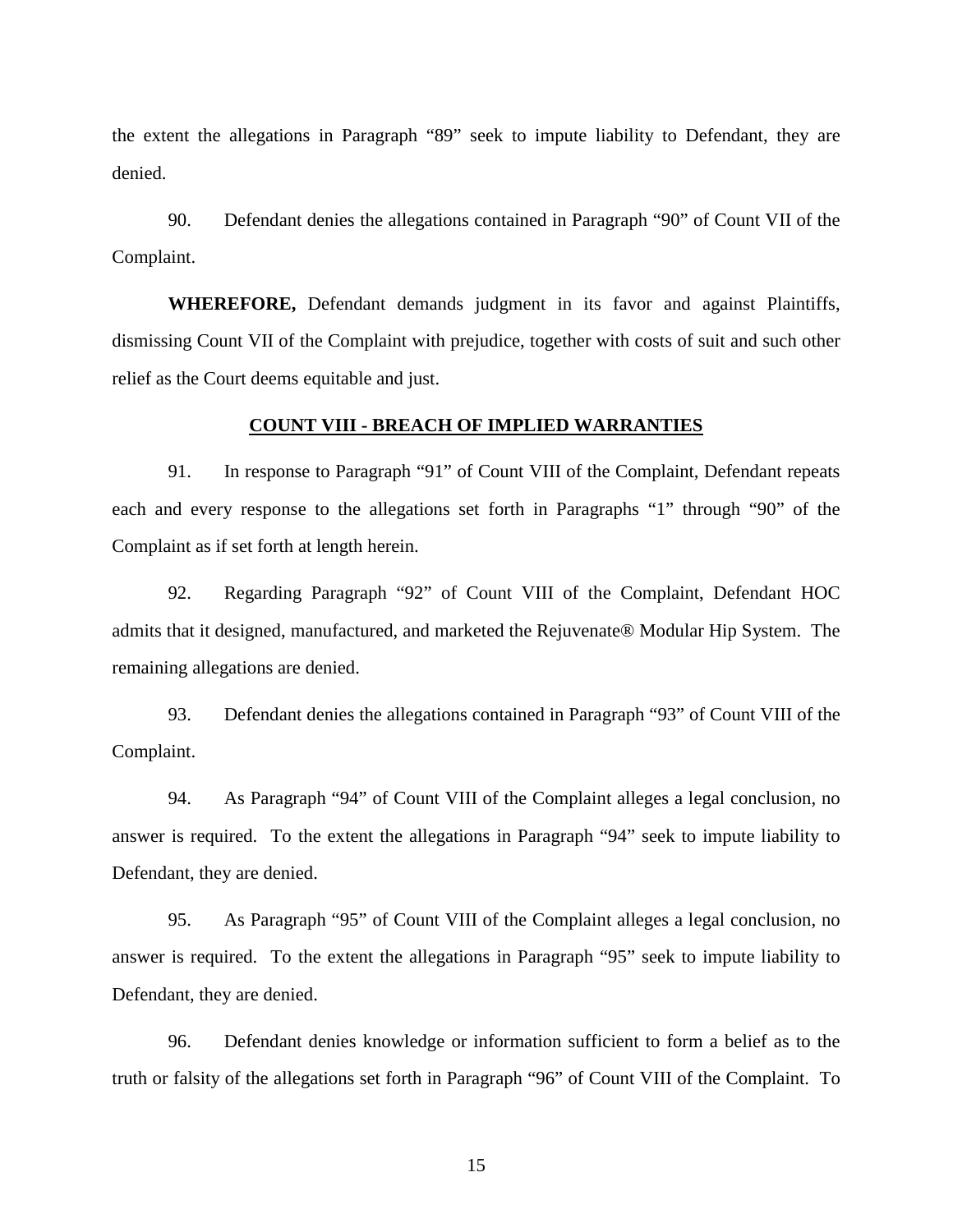the extent the allegations in Paragraph "96" seek to impute liability to Defendant, they are denied.

97. Defendant denies the allegations contained in Paragraph "97" of Count VIII of the Complaint (including all of the sub-paragraphs).

98. Defendant denies the allegations contained in Paragraph "98" of Count VIII of the Complaint.

99. Defendant denies the allegations contained in Paragraph "99" of Count VIII of the Complaint.

100. Defendant denies the allegations contained in Paragraph "100" of Count VIII of the Complaint.

101. Defendant denies the allegations contained in Paragraph "101" of Count VIII of the Complaint.

**WHEREFORE,** Defendant demands judgment in its favor and against Plaintiffs, dismissing Count VIII of the Complaint with prejudice, together with costs of suit and such other relief as the Court deems equitable and just.

### **COUNT IX - CONSUMER FRAUD AND/OR UNFAIR AND DECEPTIVE TRADE PRACTICES UNDER STATE LAW**

102. In response to Paragraph "102" of Count IX of the Complaint, Defendant repeats each and every response to the allegations set forth in Paragraphs "1" through "101" of the Complaint as if set forth at length herein.

103. The allegations in Paragraph "103" of Count IX of the Complaint amount to a declarative statement about what type of case Plaintiffs may allege in the Complaint, and Defendant admits that Plaintiffs have so averred, but denies that there is any legal or factual basis for such relief.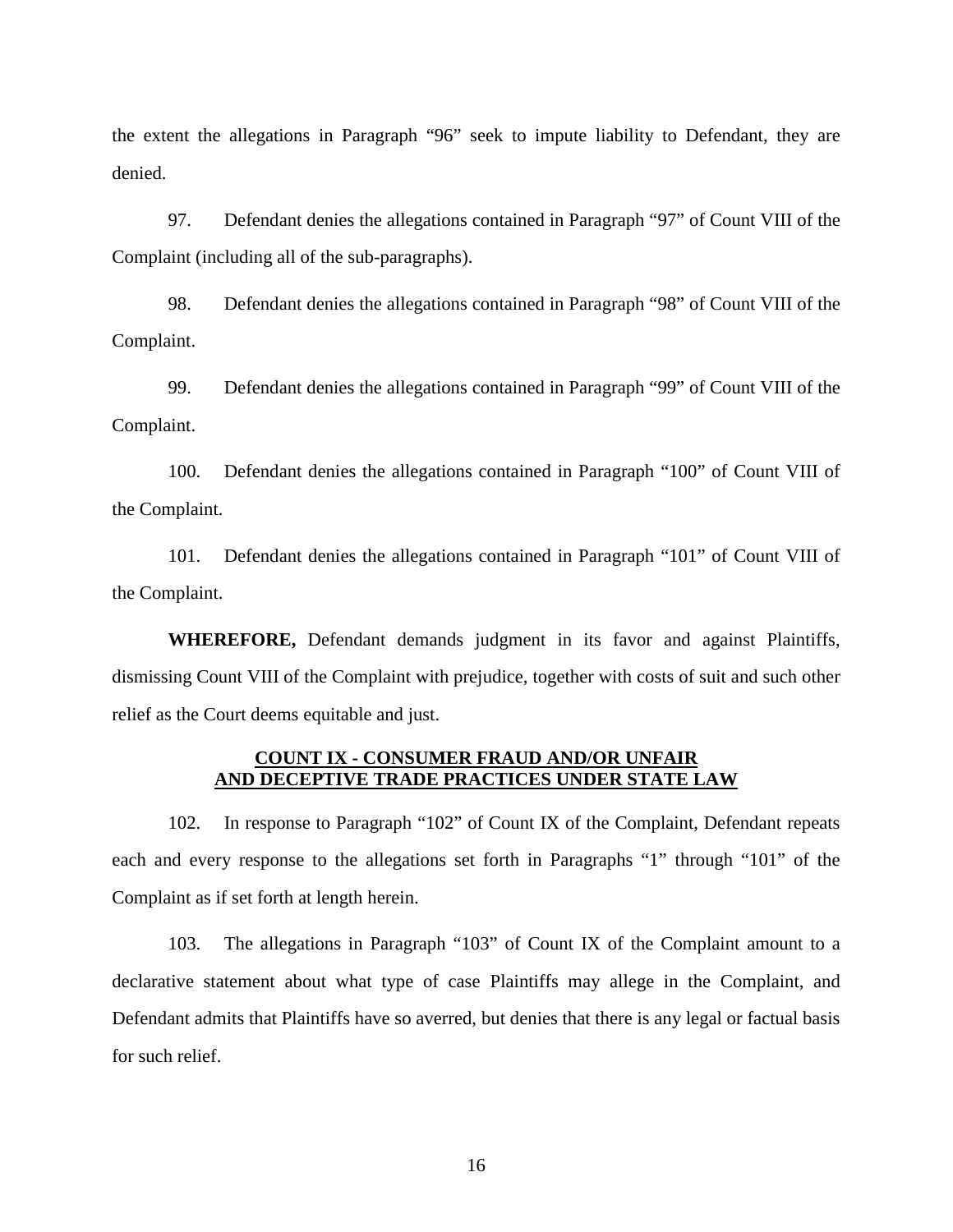104. The allegations in Paragraph "104" of Count IX of the Complaint amount to a declarative statement about what type of case Plaintiffs may allege in the Complaint, and Defendant admits that Plaintiffs have so averred, but denies that there is any legal or factual basis for such relief.

**WHEREFORE,** Defendant demands judgment in its favor and against Plaintiffs, dismissing Count IX of the Complaint with prejudice, together with costs of suit and such other relief as the Court deems equitable and just.

#### **COUNT X - GROSS NEGLIGENCE/MALICE**

105. In response to Paragraph "105" of Count X of the Complaint, Defendant repeats each and every response to the allegations set forth in Paragraphs "1" through "104" of the Complaint as if set forth at length herein.

106. Defendant denies the allegations contained in Paragraph "106" of Count X of the Complaint.

107. Defendant denies the allegations contained in Paragraph "107" of Count X of the Complaint.

108. The allegations in Paragraph "108" of Count X of the Complaint amount to a declarative statement about what type of case Plaintiffs may allege in the Complaint, and Defendant admits that Plaintiffs have so averred, but denies that there is any legal or factual basis for such relief.

109. Defendant denies the allegations contained in Paragraph "109" of Count X of the Complaint.

 **WHEREFORE,** Defendant demands judgment in its favor and against Plaintiffs, dismissing Count X of the Complaint with prejudice, together with costs of suit and such other relief as the Court deems equitable and just.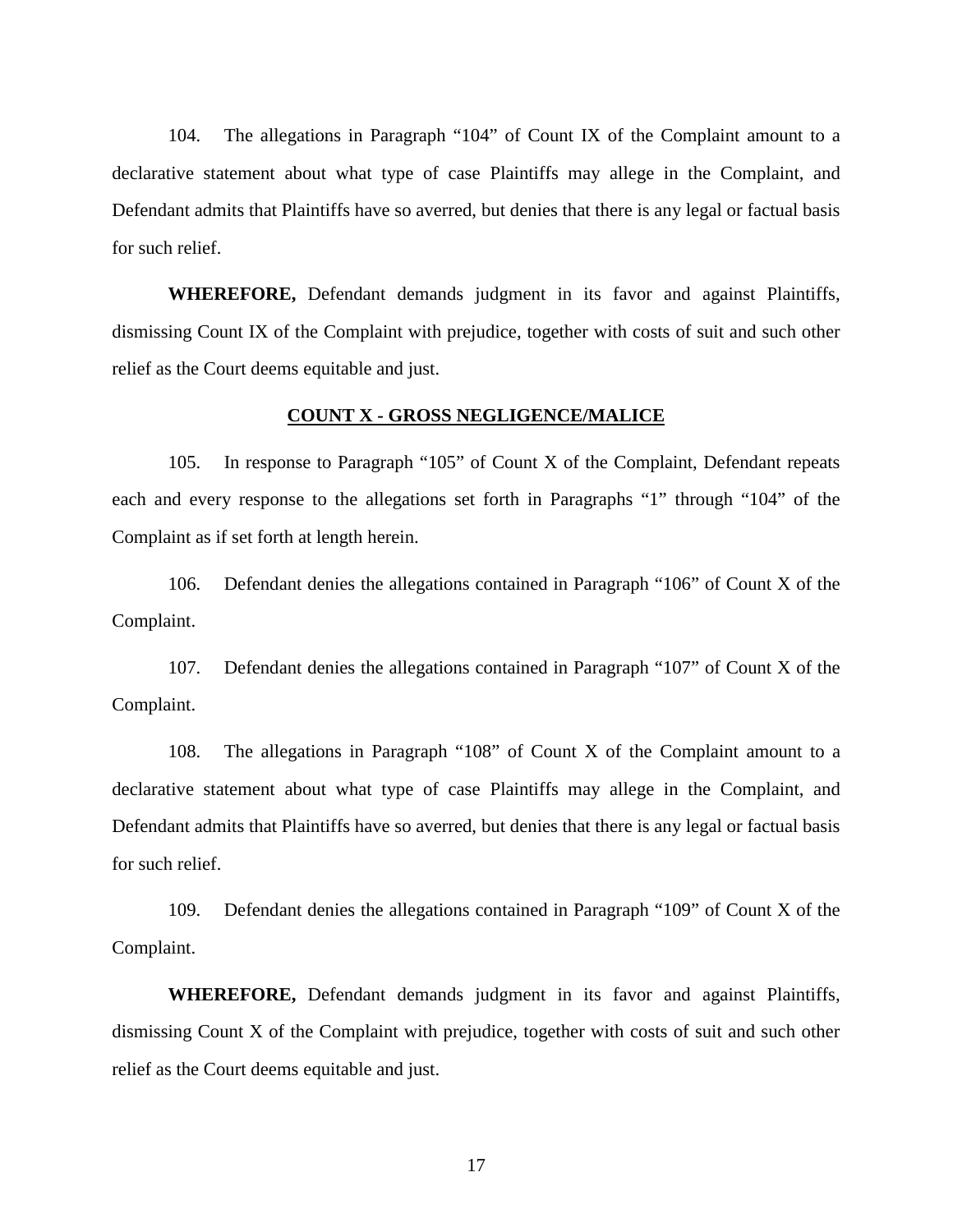### **COUNT XI - LOSS OF CONSORTIUM**

110. In response to Paragraph "110" of Count XI of the Complaint, Defendant repeats each and every response to the allegations set forth in Paragraphs "1" through "109" of the Complaint as if set forth at length herein.

111. Defendant denies knowledge or information sufficient to form a belief as to the truth or falsity of the allegations set forth in Paragraph "111" of Count XI of the Complaint regarding the Plaintiffs' marital status. Defendant denies the remaining allegations.

**WHEREFORE,** Defendant demands judgment in its favor and against Plaintiffs dismissing Count XI of the Complaint with prejudice, together with costs of suit and such other relief as the Court deems equitable and just.

# **COUNT XII - PUNITIVE DAMAGES UNDER COMMON LAW, PUNITIVE DAMAGES ACT (N.J.S.A. 2A:15-5.9 et seq.) and PRODUCT LIABILITY ACT (N.J.S.A. 2A:58C-1 et seq.)**

112. In response to Paragraph "112" of Count XII of the Complaint, Defendant repeats each and every response to the allegations set forth in Paragraphs "1" through "111" of the Complaint as if set forth at length herein.

113. Defendant denies the allegations contained in Paragraph "113" of Count XII of the Complaint.

114. Defendant denies the allegations contained in Paragraph "114" of Count XII of the Complaint.

115. Defendant denies the allegations contained in Paragraph "115" of Count XII of the Complaint.

116. Defendant denies the allegations contained in Paragraph "116" of Count XII of the Complaint.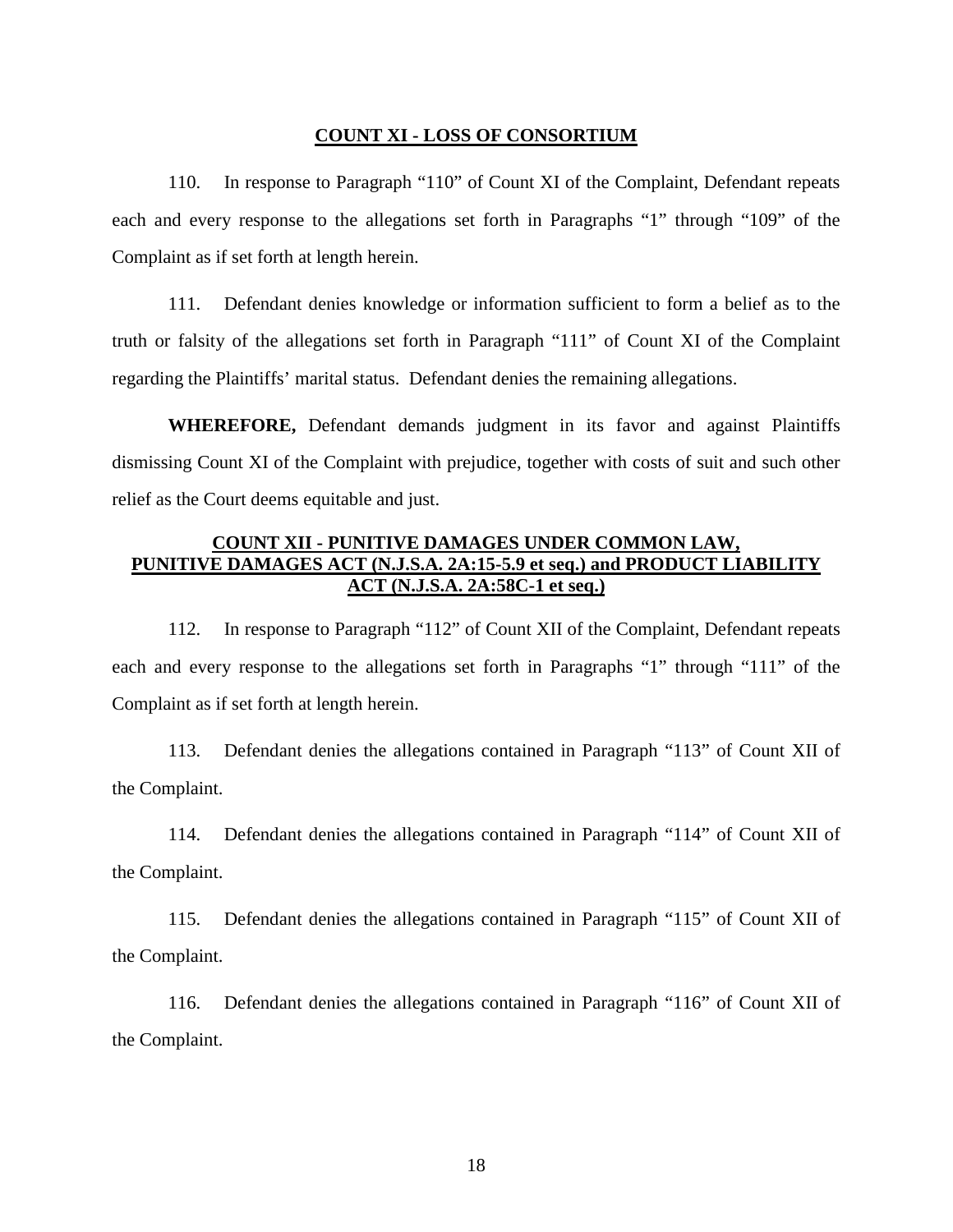117. Defendant denies the allegations contained in Paragraph "117" of Count XII of the Complaint.

118. Defendant denies the allegations contained in Paragraph "118" of Count XII of the Complaint.

119. Defendant denies the allegations contained in Paragraph "119" of Count XII of the Complaint.

120. Defendant denies the allegations contained in Paragraph "120" of Count XII of the Complaint.

121. Defendant denies the allegations contained in Paragraph "121" of Count XII of the Complaint.

122. Defendant denies the allegations contained in Paragraph "122" of Count XII of the Complaint.

123. Defendant submits that the allegations contained in Paragraph "123" of Count XII of the Complaint are improper and contrary to the existence of binding precedent regarding punitive damages. Defendant denies the allegations.

**WHEREFORE,** Defendant demands judgment in its favor and against Plaintiffs dismissing Count XII of the Complaint with prejudice, together with costs of suit and such other relief as the Court deems equitable and just.

## **COUNT XIII - MEDICAL MONITORING**

124. In response to Paragraph "124" of Count XIII of the Complaint, Defendant repeats each and every response to the allegations set forth in Paragraphs "1" through "123" of the Complaint as if set forth at length herein.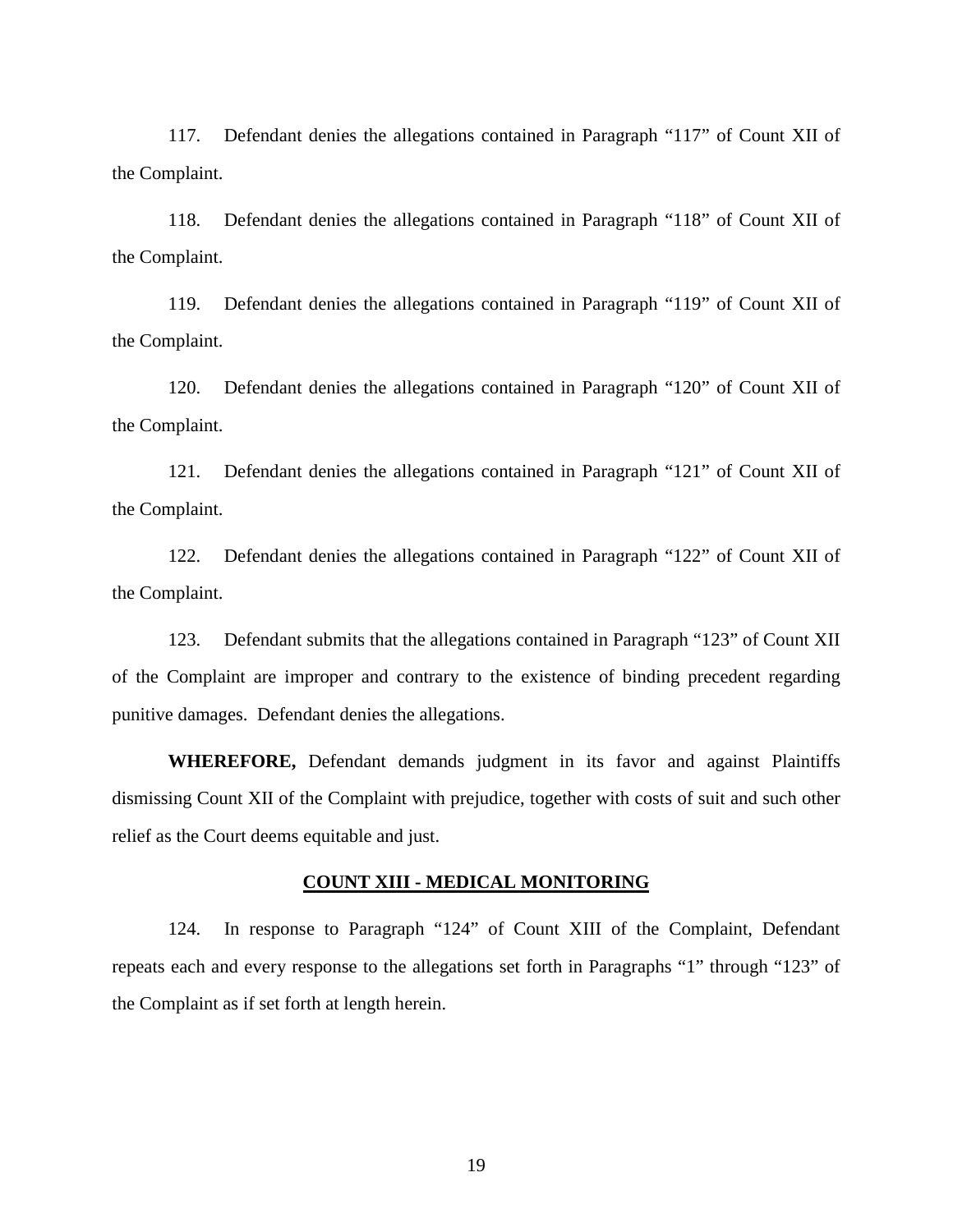125. Regarding Paragraph "125" of Count XIII of the Complaint, Defendant HOC admits that it designed, manufactured, and marketed the Rejuvenate® Modular Hip System. The remaining allegations are denied.

126. As Paragraph "126" of Count XIII of the Complaint alleges a legal conclusion, no answer is required. To the extent the allegations in Paragraph "126" seek to impute liability to Defendant, they are denied.

127. Defendant denies the allegations contained in Paragraph "127" of Count XIII of the Complaint (including all of the sub-paragraphs).

128. Defendant denies the allegations contained in Paragraph "128" of Count XIII of the Complaint (including all of the sub-paragraphs).

129. Defendant denies the allegations contained in Paragraph "129" of Count XIII of the Complaint.

130. Regarding the allegations set forth in Paragraph "130" of Count XIII of the Complaint, as with the implantation and use of all medical devices of this type, the implantation and use of the Rejuvenate® Modular Hip System has attendant risks. To the extent these allegations are intended to impute liability to HOC, then Defendant denies the allegations.

131. Defendant denies the allegations contained in Paragraph "131" of Count XIII of the Complaint.

132. Defendant denies the allegations contained in Paragraph "132" of Count XIII of the Complaint.

133. Defendant denies the allegations contained in Paragraph "133" of Count XIII of the Complaint.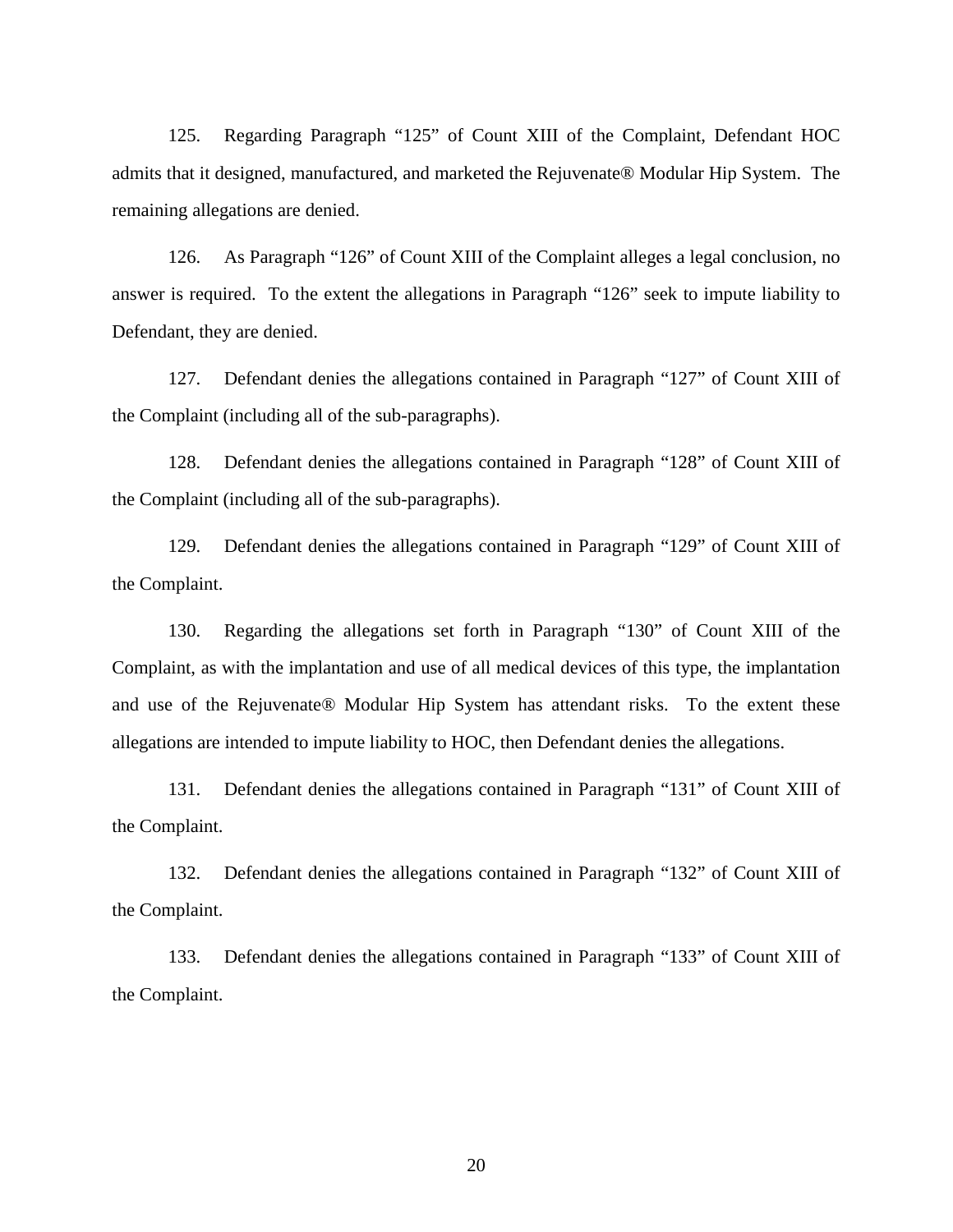134. As Paragraph "134" of Count XIII of the Complaint alleges a legal conclusion and requires expert opinion evidence, no answer is required. To the extent the allegations in Paragraph "134" seek to impute liability to Defendant, they are denied.

135. The allegations set forth in Paragraph "135" of Count XIII of the Complaint are unintelligible so no response to the actual allegations is possible. To the extent these allegations are intended to impute liability to HOC, then Defendant denies the allegations.

136. Defendant denies the allegations contained in Paragraph "136" of Count XIII of the Complaint.

**WHEREFORE,** Defendant demands judgment in its favor and against Plaintiffs dismissing Count XIII of the Complaint with prejudice, together with costs of suit and such other relief as the Court deems equitable and just.

### **PRAYER FOR RELIEF**

 In response to Plaintiffs' Paragraph and subparts entitled "Prayer for Relief," Defendant denies all statements that Plaintiffs are entitled to any relief and/or damages whatsoever against Defendant.

### **SEPARATE DEFENSES**

### **FIRST SEPARATE DEFENSE**

Plaintiffs' claims are preempted by the Medical Device Amendments to the Food, Drug & Cosmetic Act of 1938.

#### **SECOND SEPARATE DEFENSE**

Plaintiffs' claims are barred in whole or in part by the applicable statute of limitations.

### **THIRD SEPARATE DEFENSE**

Any and all acts complained of and the alleged damages resulting therefrom were the result of Plaintiffs' assumption of the risk.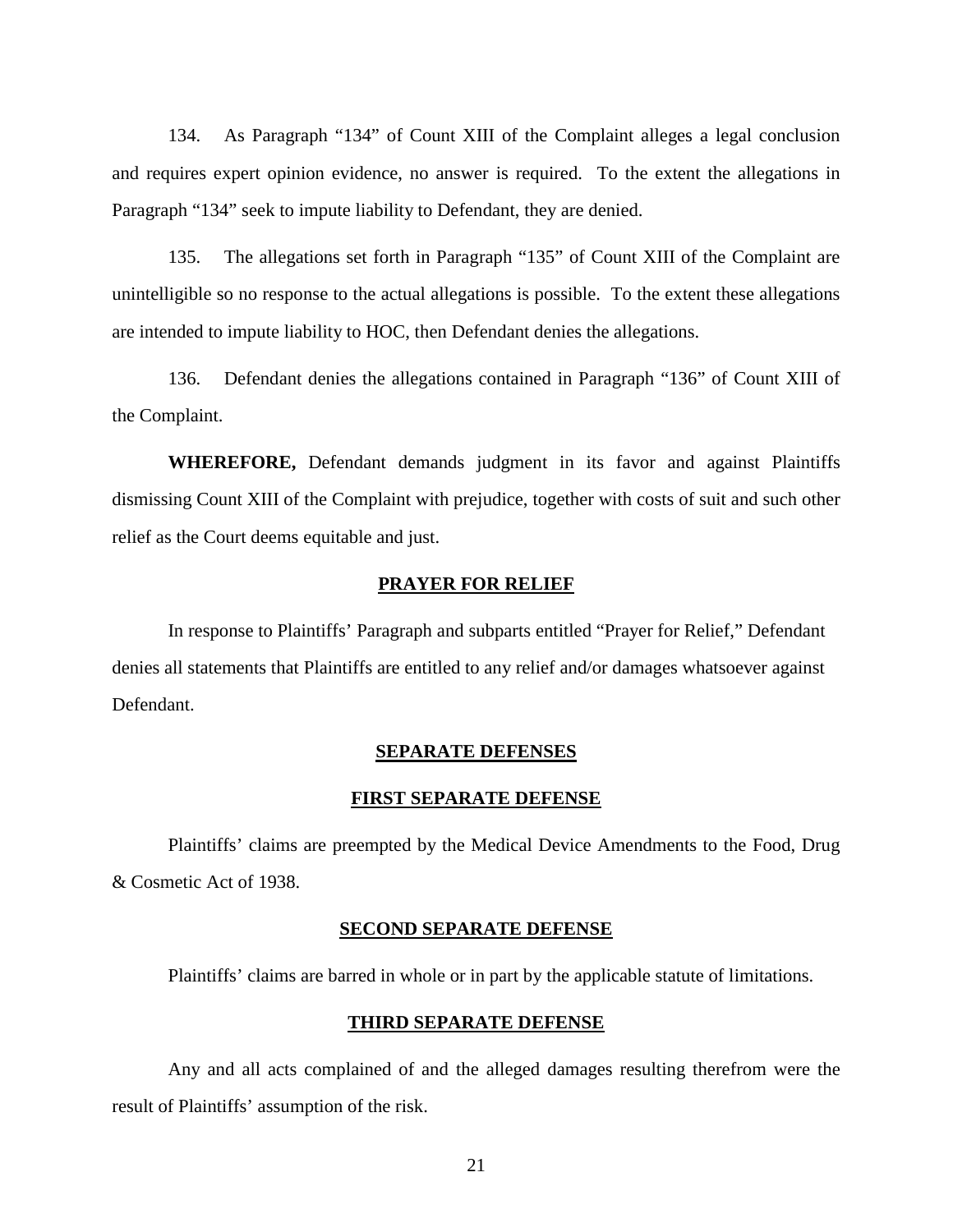### **FOURTH SEPARATE DEFENSE**

 Plaintiffs' claims are barred, in whole or in part, because of the doctrine of informed consent.

### **FIFTH SEPARATE DEFENSE**

The imposition of punitive damages against Defendant would violate Defendant's rights under the Due Process clauses in the Fifth and Fourteenth Amendments to the Constitution of the United States, the Excessive Fines clause in the Eighth Amendment to the Constitution of the United States, the Double Jeopardy clause in the Fifth Amendment to the Constitution of the United States, the equal protection clause of the Fourteenth Amendment to the Constitution of the United States, and the Sixth Amendment to the Constitution of the United States, in several regards, including but not limited to the following:

a. imposition of punitive damages by a jury which is inadequately instructed regarding the rationale behind punitive damages, the standards/criteria governing such an award of damages, and/or the limits of such damages;

b. imposition of punitive damages where applicable law is impermissibly vague, imprecise, or inconsistent;

c. imposition of punitive damages that employs a burden of proof that is less than clear and convincing evidence;

d. imposition of punitive damages without bifurcating the trial and trying all punitive damages issues separately, only if and after a finding on the merits of the liability of Defendant;

e. imposition of punitive damages without any predetermined limit on any such award;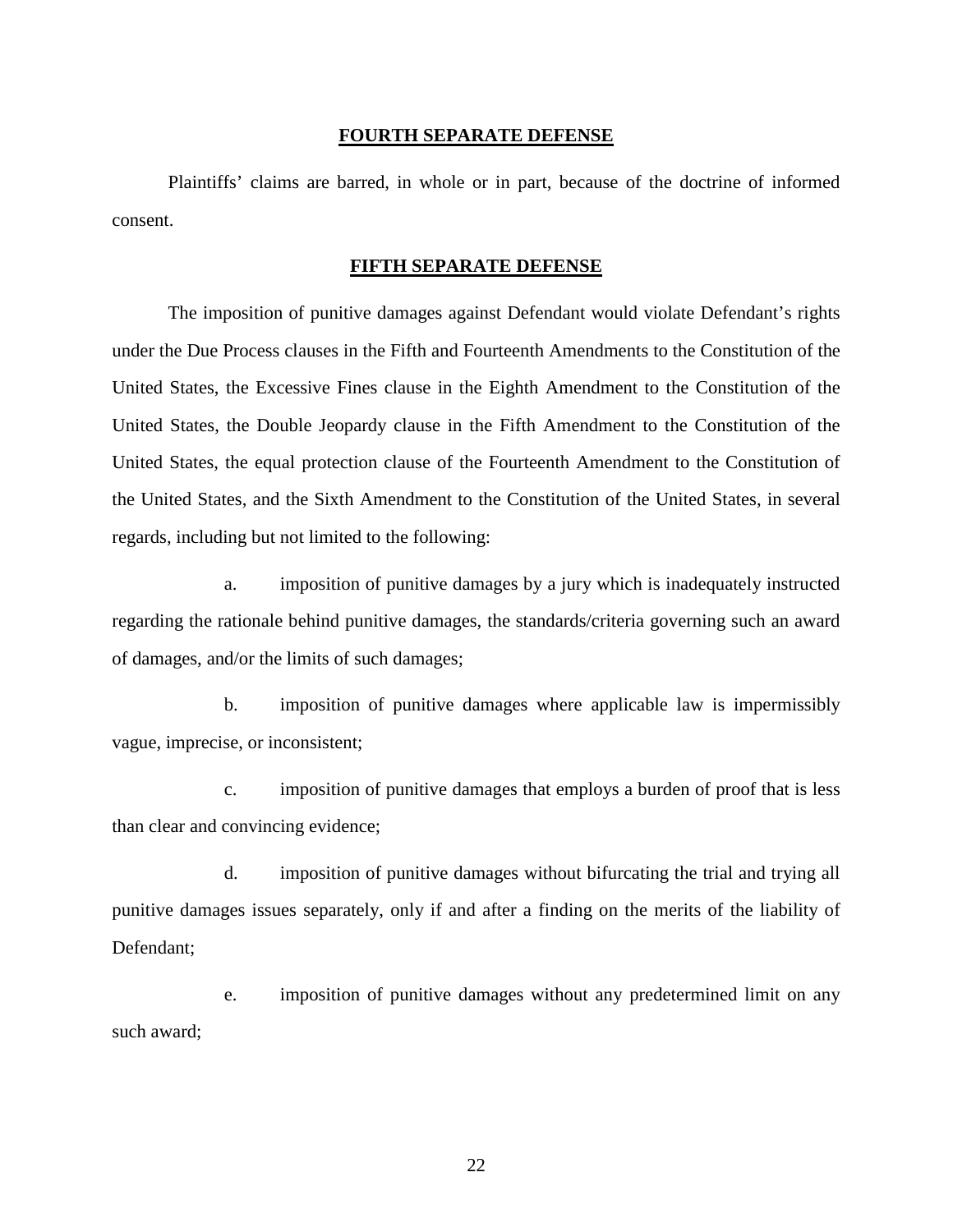f. imposition of punitive damages which allows multiple punishment for the same alleged  $act(s)$  or omission(s); and

 g. imposition of punitive damages without consistent appellate standards of review of such an award.

### **SIXTH SEPARATE DEFENSE**

 The Complaint fails to state a cause of action upon which relief can be granted under applicable law.

### **SEVENTH SEPARATE DEFENSE**

 HOC reserves the right to assert any additional defenses which may be disclosed during the course of investigation and discovery as permitted by applicable law and by this Court's Implementing Order dated May \_\_, 2013.

**WHEREFORE**, Defendant demands judgment in its favor and against Plaintiffs, dismissing Plaintiffs' Complaint with prejudice, together with the costs of suit and such other relief as the Court deems equitable and just.

### **GIBBONS P.C.**

One Gateway Center Newark, New Jersey 07102 (973) 596-4500 Attorneys for Defendant Howmedica Osteonics Corp.

Dated: May \_\_, 2013 By: \_\_\_\_

Kim M. Catullo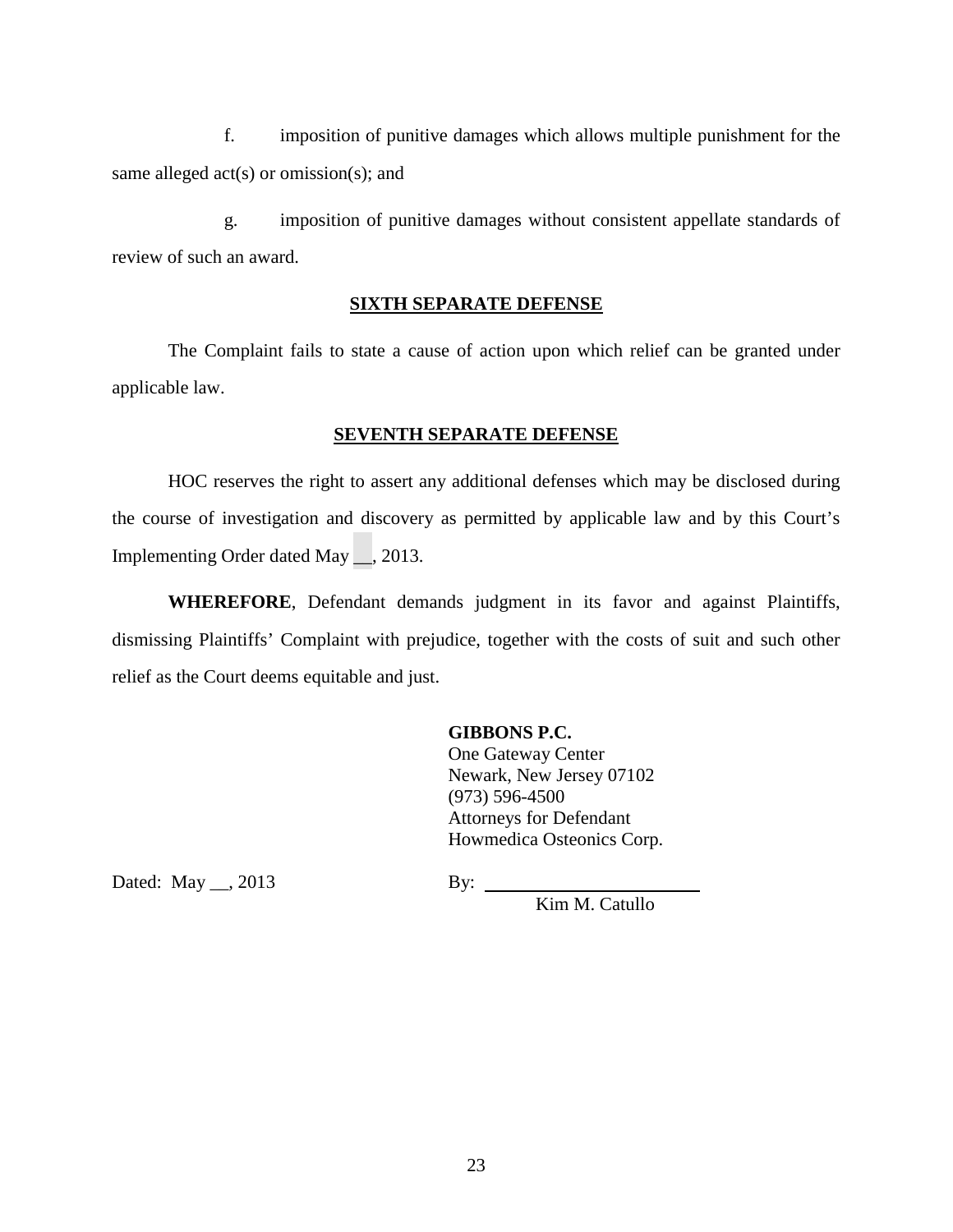### **DEMAND FOR A TRIAL BY JURY**

Defendant demands a trial by jury of twelve of all claims triable as of right by jury.

**GIBBONS P.C.** One Gateway Center Newark, New Jersey 07102 (973) 596-4500 Attorneys for Defendant Howmedica Osteonics Corp.

By:

Kim M. Catullo

Dated: May \_\_, 2013

### **CERTIFICATION PURSUANT TO N.J. COURT RULE 4:5-1**

I hereby certify that this case has been identified as a case that has been assigned for centralized case management to the Honorable Brian R. Martinotti, J.S.C., Superior Court, Law Division, Bergen County, by Order dated January 15, 2013, and captioned "In Re Stryker Rejuvenate Hip Stem and ABGII Modular Hip Stem Litigation," Case No. 296. The undersigned further certifies that I am unaware of the identities of any other persons or entities who should be joined in the within action.

> **GIBBONS P.C.** One Gateway Center Newark, New Jersey 07102 (973) 596-4500 Attorneys for Defendant Howmedica Osteonics Corp.

By:  $\qquad \qquad$ 

Kim M. Catullo

Dated: May . 2013